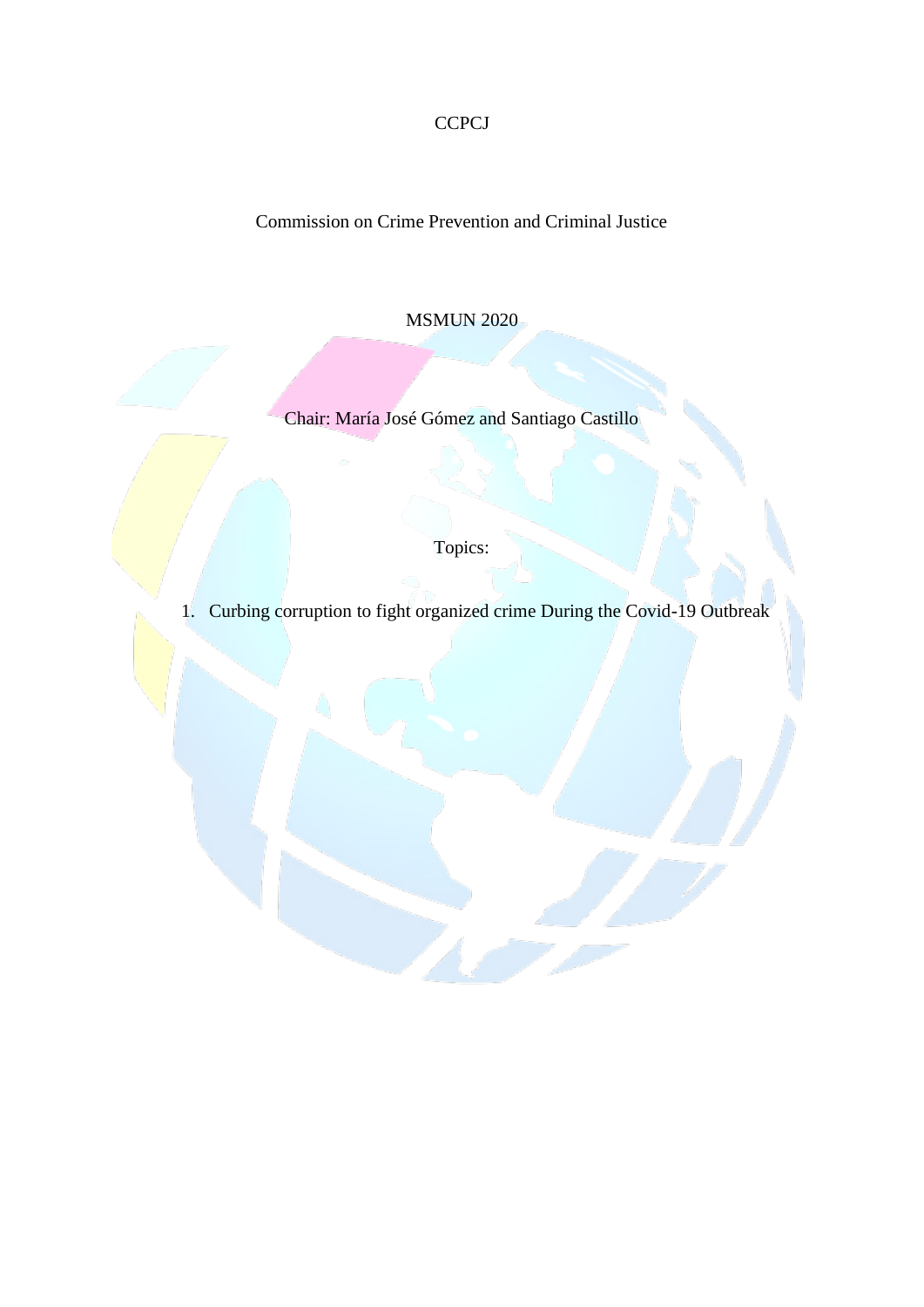# Tabla de contenido

| 1              |       |                     |    |
|----------------|-------|---------------------|----|
| $\overline{2}$ |       |                     |    |
|                | 2.1   |                     |    |
|                | 2.2   |                     |    |
| $\mathbf{3}$   |       |                     |    |
|                | 3.1   |                     |    |
|                | 3.2   |                     |    |
|                | 3.3   |                     |    |
|                |       |                     |    |
|                | 3.3.2 |                     |    |
|                | 3.4   |                     |    |
|                | 3.5   |                     |    |
| 4              |       |                     |    |
| 5              |       |                     |    |
| 6              |       | <b>BIBLIOGRAPHY</b> | 24 |
|                |       |                     |    |
|                |       |                     |    |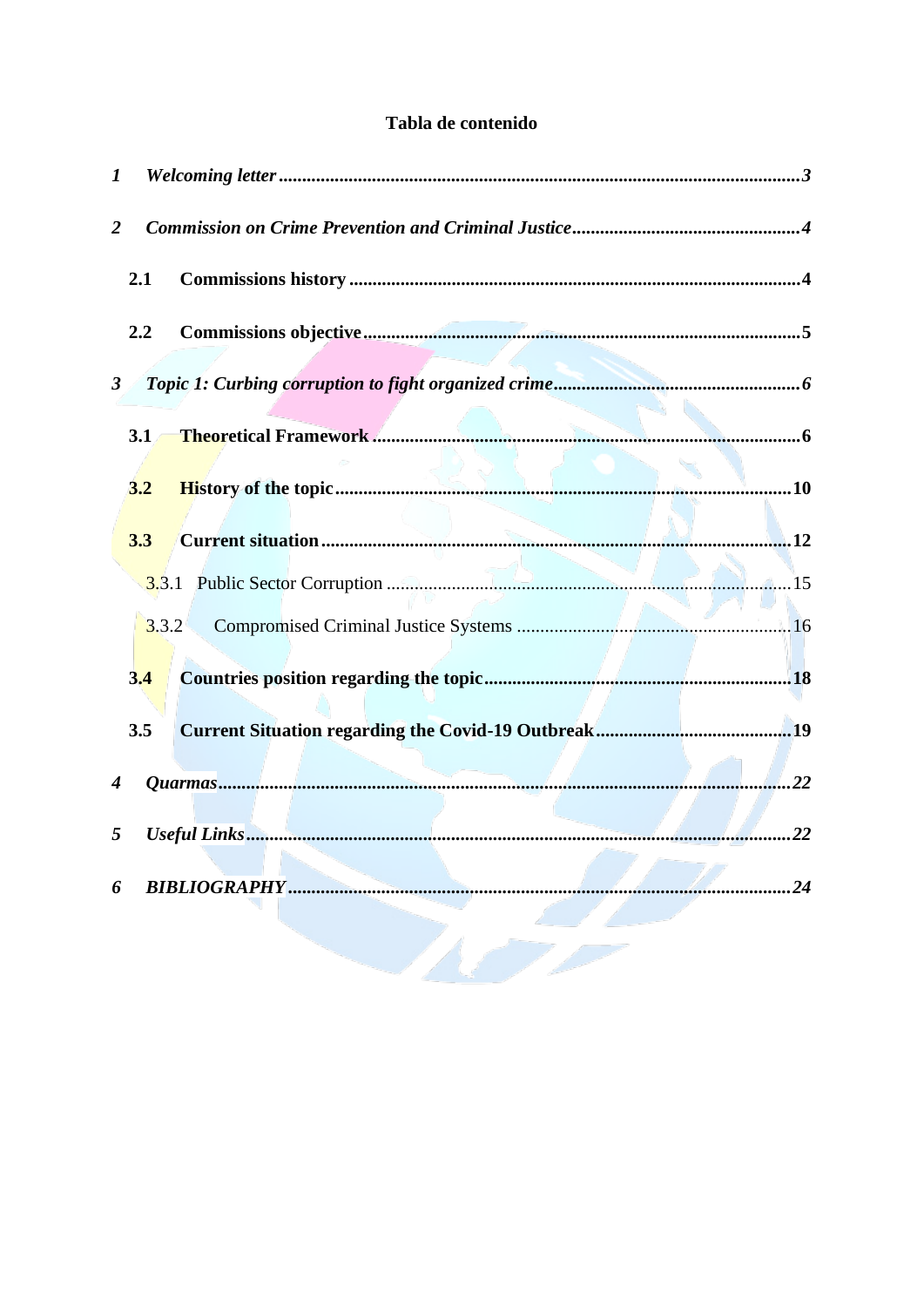#### *1 Welcoming letter*

<span id="page-2-0"></span>Honorable delegates,

We are María José Gomez from Marymount School, and Santiago Castillo from San Carlos School. This year, we have the wonderful opportunity of presiding over the Commission on Crime Prevention and Criminal Justice, a new committee that is coming to MSMUN 2020.

We have both participated in multiple Models of the United Nations, and we are certain that our participation in such has had a huge impact on the development of our investigative skills, debating abilities and global awareness. These simulations have contributed to our knowledge about the multiple issues concerning the international community, allowing us to brainstorm new solutions that are ingenious and inclusive. During the committee you will be constantly exposed to delegates that have different opinions regarding the topics, yet this is an opportunity to enrich your own knowledge by using the various points of views as a reference.

This commission and the topics to be discussed, require a high academic level. We are completely compromised in giving our best for the successful development of this committee, so we expect every delegate to excel in their performance during the debate. We hope that with your work, responsibility and compromise, our time of debate will be very productive. We wish you to take advantage of this time in MSMUN to challenge your knowledge and discover how much you are capable of achieving.

Welcome to the Commission on Crime Prevention and Criminal Justice. Don't forget that we are here to help you with any doubts or inconveniences you might have. Don't hesitate in contacting us.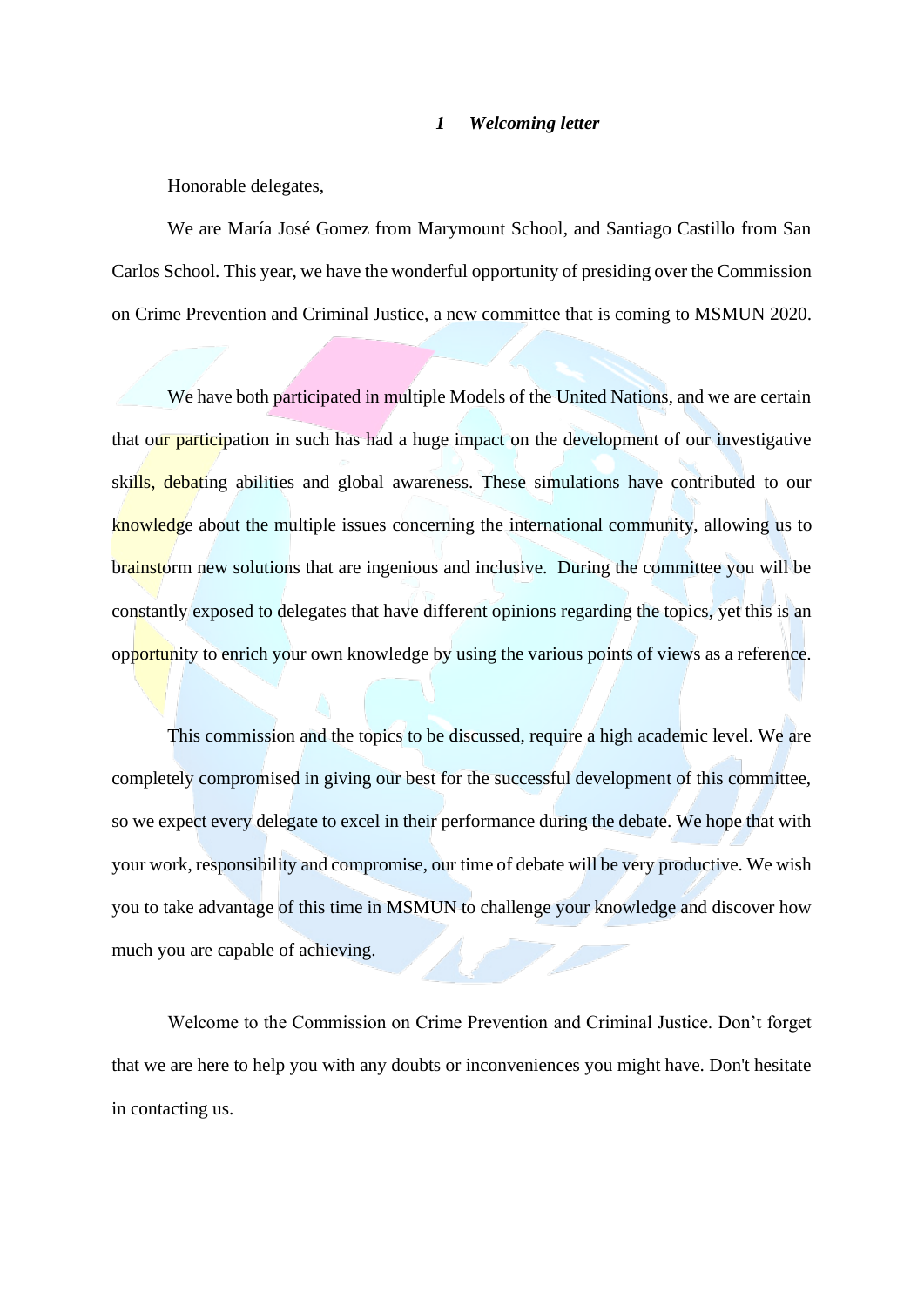María José Gómez Cortés Santiago Castillo Sepúlveda Presidents of CCPCJ

## *2 Commission on Crime Prevention and Criminal Justice*

# *2.1 Commissions history*

<span id="page-3-1"></span><span id="page-3-0"></span>The Commission on Crime Prevention and Criminal Justice (CCPCJ) is a committee that operates as a functional branch for the Economic and Social Council (ECOSOC). This commission is also the principal branch that works on topics of transnational crime and criminal justice. In the 1990's the United Nations started to develop a bigger interest in the policy of criminal justice, which lead to the creation of this commission.

In 1992 the Economic and Social Council decided to establish the CCPCJ committee as a branch of the UN Office on Drugs and Crime with the Resolution 1992/1. This committee is buildup of 40 member states, these members states are allowed into the commission with terms of three years as well as with quotas for each region of the world which will ensure the success of an all-embracing discussion and cooperation. The resolution 22 of the year 1992 defines the priorities of this commission more extensively. This resolution includes: To plan, implement and evaluate crime prevention and criminal justice assistance projects and to serve as a facilitating agent...with which to assist countries in preventing crime, promoting security, sustaining national development and enhancing justice and respect for human rights." (The Commission in Crime Prevention and Criminal Justice 2020) Basing themselves on these guidelines the CCPCJ has carried out different discussions that range from the topic of money laundering to crime prevention in urban areas.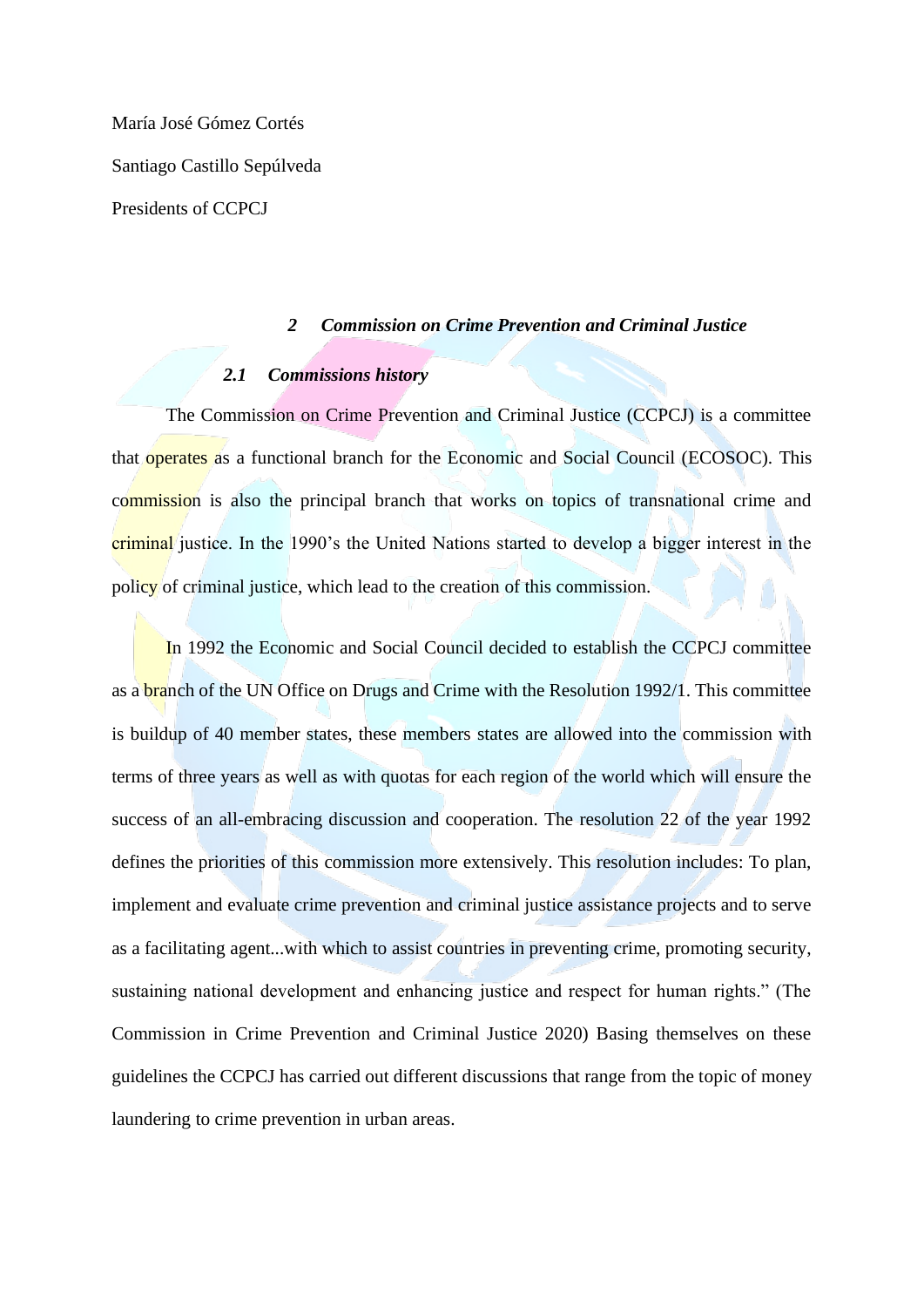This committee is also in charge of directing the Congress on Crime Prevention and Criminal Justice, which meets every five years to discuss different issues. This congress gathers governmental agencies, nongovernmental organizations, policy makers and several other participants who will be in charge of leading a discussion on work pertaining in the CCPCJ. The recommendations that come out of these congress meetings are most of the time adopted by the Commission on Crime Prevention and Criminal Justice commission while revising the best strategies and best suitable recommendations for the actions that can affect the problem.

This commission also works hand in hand with the UN Crime Prevention and Criminal Justice Programme Network, which helps with the process of gathering data, research, train, and educate others in the topic concerning illicit activity (The Commission on Crime Prevention and Criminal Justice, 2020).

The CCPCJ only focuses on crime prevention and criminal justice matters, yet there are cases in which collaborations can happen. The commission works cooperatively with other UN agencies such as the Security Council, UNODC, the Commission on Narcotic Drugs, and the Conference of the States Parties to the United Nations Convention against Corruption. The CCPCJ encourages the sharing of information and constantly invites states and governments to participate in international dialogues to strengthen cooperation. Through the work of the CCPCJ, the UN can better prevent illicit activities and continue to foster greater international cooperation for the benefit of all states.

#### *2.2 Commissions objective*

<span id="page-4-0"></span>The Commission on Crime Prevention and Criminal Justice acts as the main mechanism of policymaking body for the United Nations regarding as its name says the topics of crime prevention and criminal justice. The main tasks of the CCPCJ are efficiently improving the action that is taken internationally to combat transnational and national crime. It is also in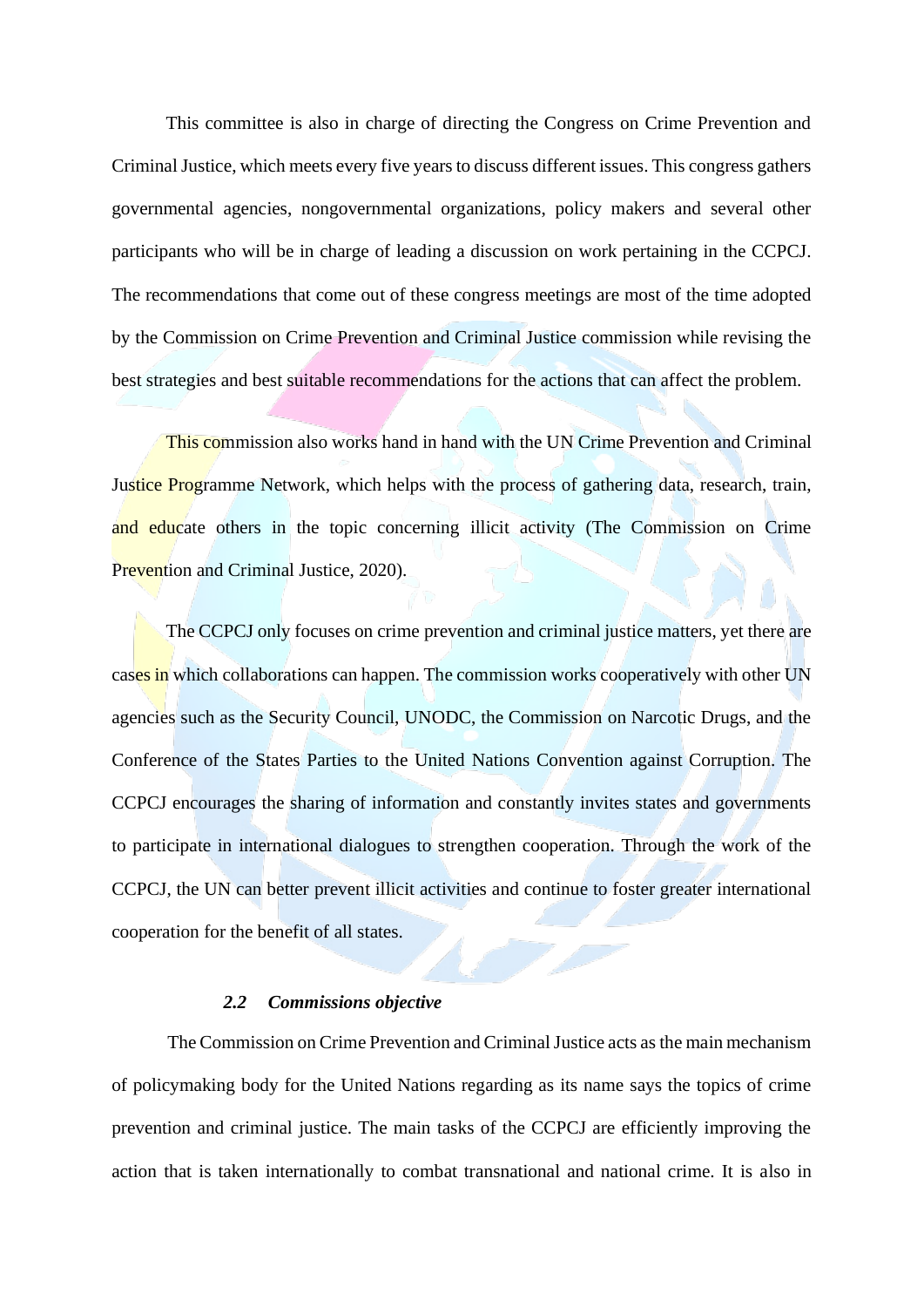charge of the degree of efficiency and fairness of criminal justice administration systems. The CCPCJ also has a forum in which member states exchange their expertise, information, and their experience in order to come up with ideas and international strategies, which will help to identify the priorities for combating crime. (The Commission on Crime Prevention and Criminal Justice, 202).

The Commission will also be of great use when it comes to matters in the administrative field. The CCPCJ governs the UNODC through the responsibility of approving the budget of the UN Crime Prevention and Criminal Fund, with providing resources and technical for the crisis of worldwide criminal justice and crime prevention

# *3 Topic 1: Curbing corruption to fight organized crime*

# *3.1 Theoretical Framework*

<span id="page-5-1"></span><span id="page-5-0"></span>**Corruption:** Corruption is the abuse of entrusted power with the outcome of private gain. Corruption can be classified in different ways depending on the amount of monetary resources lost in the process of it and the sector in which the act of corruption takes place. (How do you define corruption? 2018)

**Grand corruption:** This type of corruption is based on acts that are committed against a high-level official or organization of the government. These acts result in the damage of the central functioning of the state or the distortion of policies (How do you define corruption? 2018).

**Petty/administrative corruption:** This type of corruption is based on the abuse that happens every day by public officials in the low and mid-level of the system and the interactions that they have with citizens that are accessing basic services or goods (How do you define corruption?, 2018).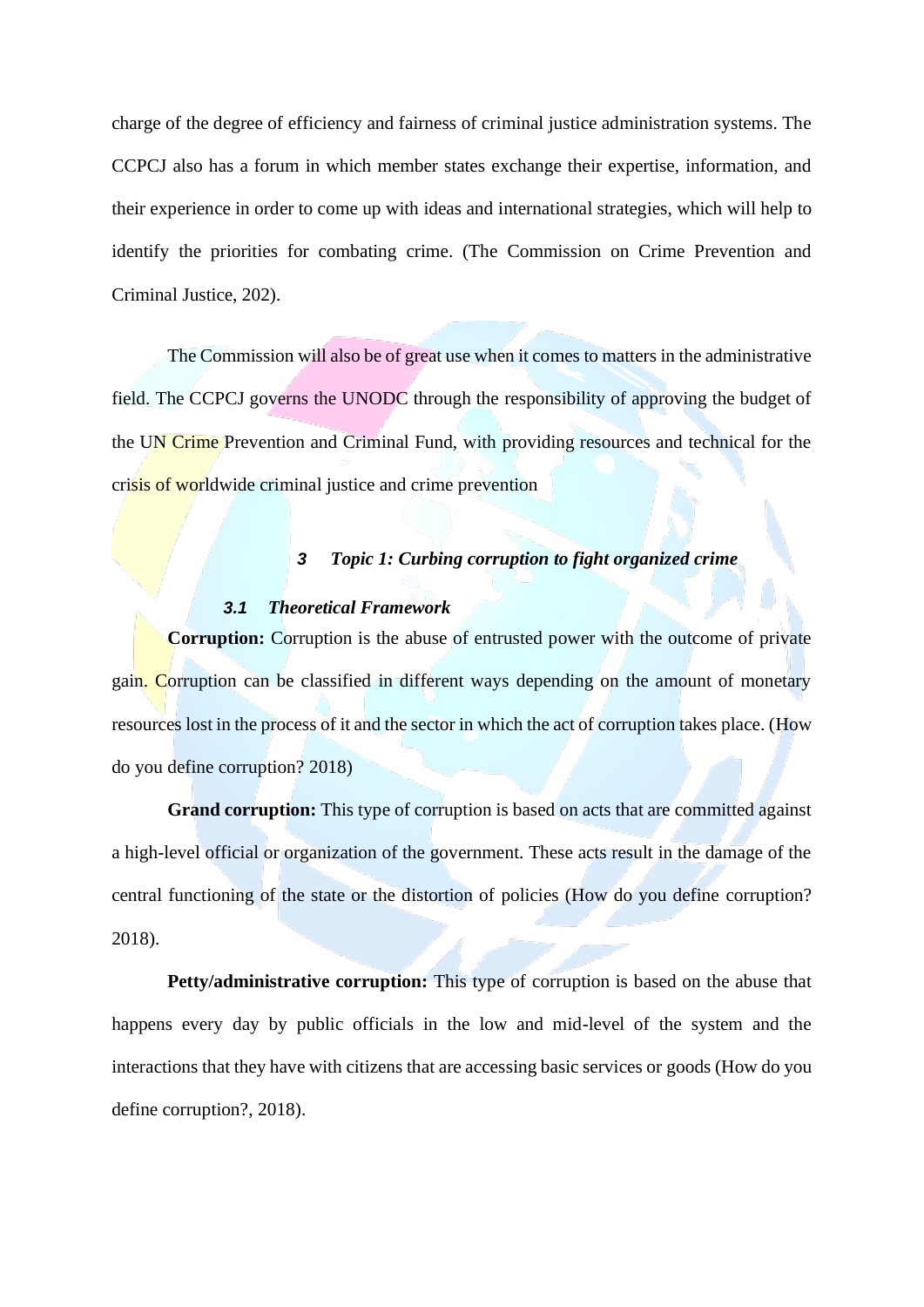**Political Corruption:** This type of corruption refers to the manipulation of institutions, policies and rules of the procedure that's in charge of the allotment of the resources and financing by political decision makers who want to gain private benefits. (How do you define corruption? 2018)

**Private gain:** The term refers to when an individual or a crime group (in the case of this topic) benefits personally from committing acts of corruption and seeking a personal benefit. (How do you define corruption? 2018)

**Organized Crime:** This refers to a group of criminals that are often experienced in delinquency who work together as members of an influential and classified group. ("Definition of ORGANIZED CRIME", 2020)

**Tax evasion:** This refers to an unlawful activity in which a citizen or an enterprise avoids paying taxes. This term is suitable for illegal nonpayment and illegal underpayment of taxes. A person cannot be accused of tax evasion if it isn't proven to be intentional. ("Tax Evasion", 2020)

**Bribery:** This refers to the act of trying to make someone do something for you by utilizing physical means such as monetary resources, presents, economic benefits or something else that the victim might want. ("Meaning of BRIBERY on the Cambridge Dictionary", 2020)

**Sustainable and inclusive growth:** It's crucial to reduce poverty in a country including all the dimensions of it. Corrupt activities can lead to leakages in public money, which is sometimes used for strategies to tackle poverty. ("Inclusive and sustainable growth | UNDP in Europe and Central Asia", 2019)

**Public sector:** The public sector is a part of the economy that is built of all the levels of government officials and the enterprises that are built by the government. This sector does not include any private enterprises (not owned by the government). ("Public sector  $\vert$ economics", 2020)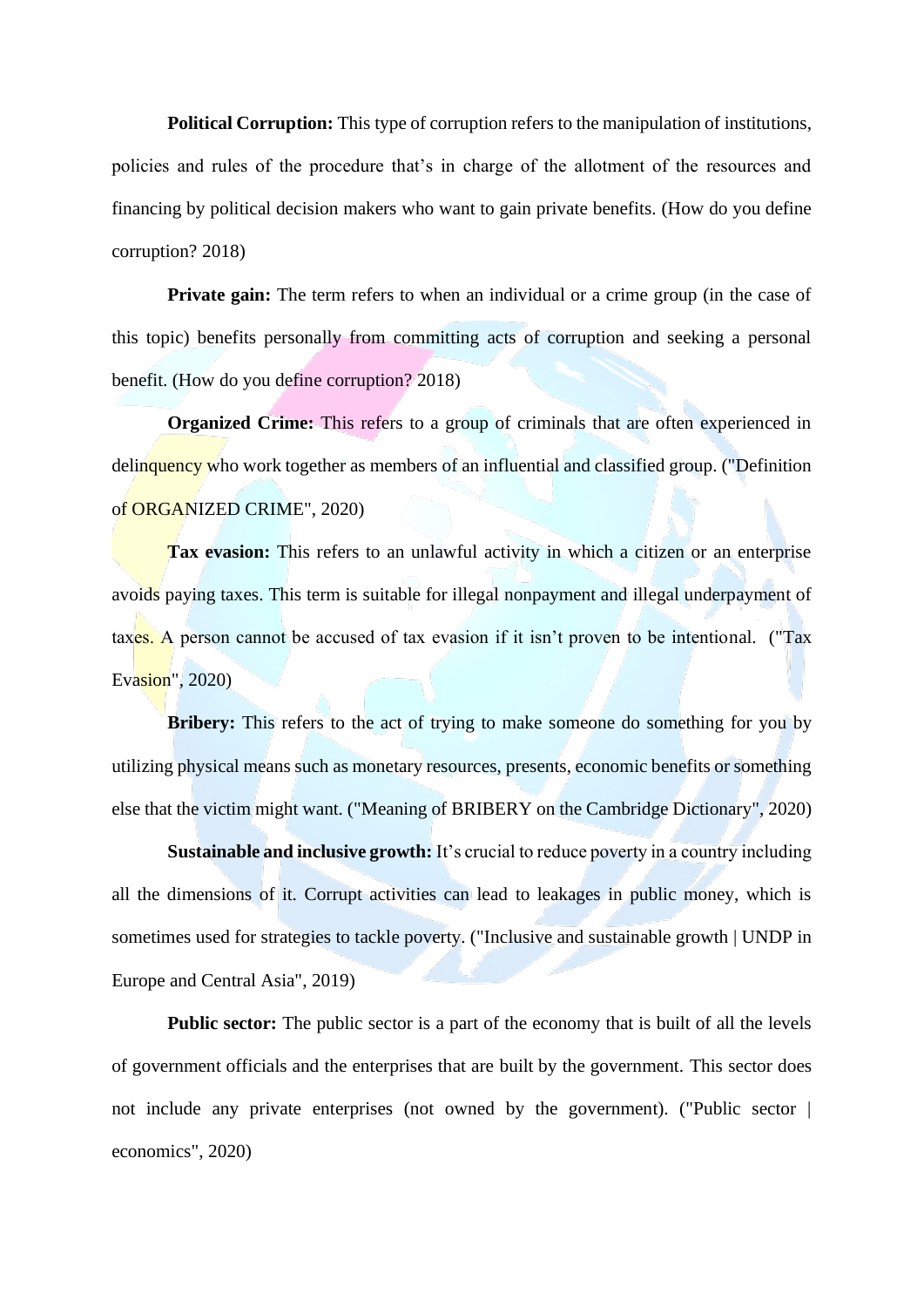**Private sector:** The private sector is a part of the economy that is built of the businesses and industries that are not owned or controlled by the government or government officials. Individual citizens own these enterprises. ("THE PRIVATE SECTOR | meaning in the Cambridge English Dictionary", 2020)

**International cooperation:** This refers to when different countries and their representatives manage to come up with a common goal to tackle an issue or begin a new strategy that will benefit the parties involved. ("What does international cooperation mean?", 2020)

**Money laundering:** This refers to the process in which someone makes large amounts of money by participating in criminal activity. The types of criminal activity can be drug trafficking, terrorist funding or others that can make the monetary income be considered as "dirty". This dirty money is then laundered by moving it through different accounts that will work as a disguise, so the government doesn't suspect of its origin (they make it look clean). ("Money Laundering", 2020)

**Embezzlement:** This refers to when an individual takes money that was left for him to care for or that belongs to an enterprise or business that the individual works for without notifying them. ("EMBEZZLEMENT | meaning in the Cambridge English Dictionary", 2020)

**Fraud:** This refers to the crime that is based on getting money or any type of financial gain by lying or deceiving an individual or a business. ("FRAUD | meaning, definition from the Cambridge English Dictionary", 2020)

**Nepotism:** This refers to when an individual uses their power to get good positions or unfair advantages for himself or members of his close circle (family, close friends, amongst others). ("Meaning of NEPOTISM from the Cambridge English Dictionary", 2020)

**Cronyism:** This refers to when an individual grant a job position to someone that is part of their close circle (family, friends, amongst others) instead of focusing their choice on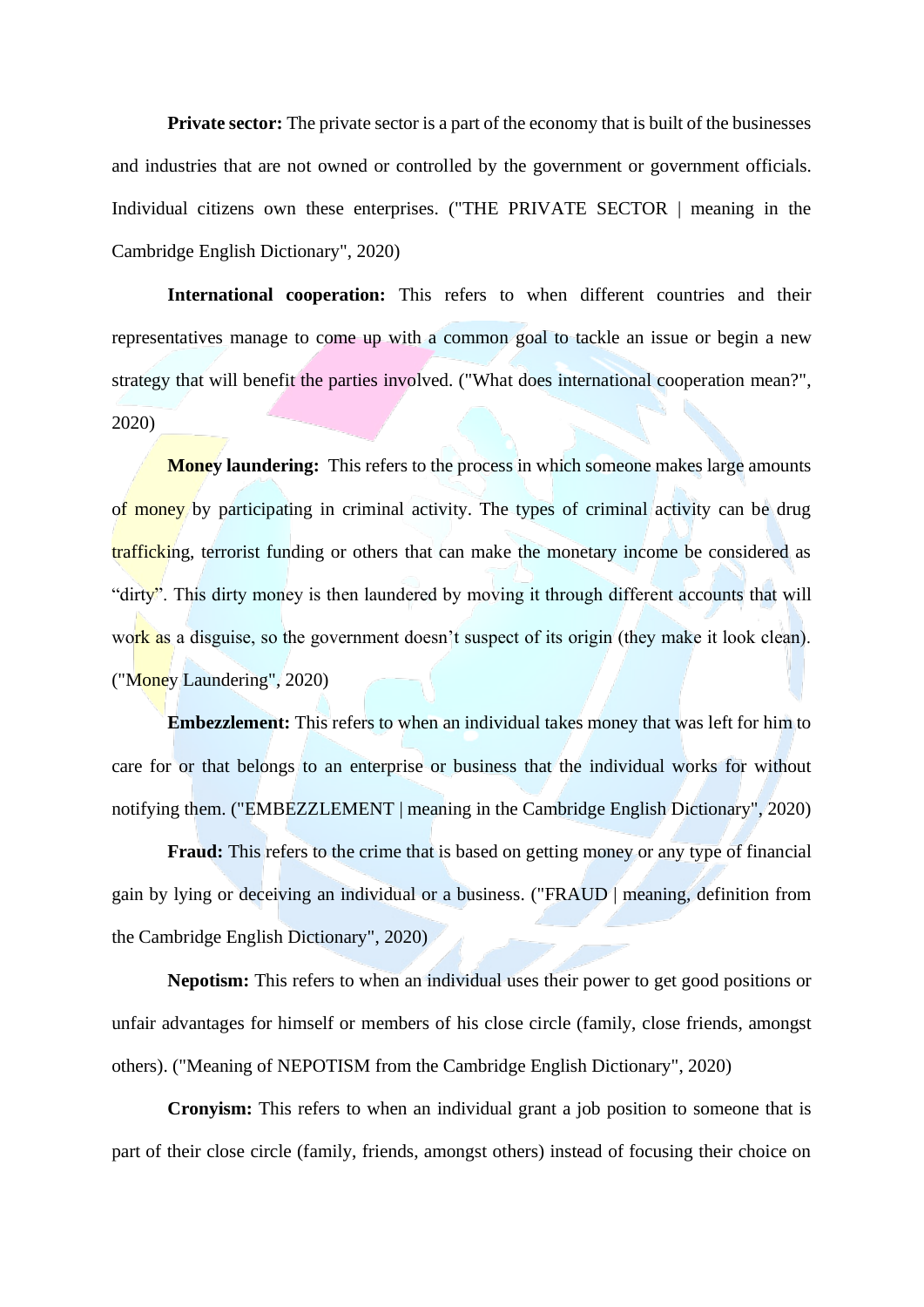the abilities and skills that are needed to fill up that particular position. ("CRONYISM | meaning in the Cambridge English Dictionary", 2020)

**Tax exemptions:** This refers to when an individual or an organization does not have to pay taxes. For example, sometimes a benefit of purchasing certain bonds is that the person that acquires the bond does not have the obligation of paying taxes. ("TAX EXEMPTION | meaning, definition from the Cambridge English Dictionary", 2020)

**Gross Domestic Product (GDP):** This refers to the total amount of monetary value of all the goods and services that a country manages to produce in a specific period. It helps to identify a country's economic health. ("The ABC on GDP: All You Need to Know About Gross Domestic Product", 2020)

**State-Owned Enterprises (SOEs):** This refers to a legal entity that is created by the government to engage in commercial activities on behalf of the government. They can be completely or partially owned by the county's government. ("State-Owned Enterprise (SOE)", 2020)

**Extortion:** This refers to when an individual attempt to get something, especially monetary benefits, using force or actual threats to another. ("EXTORTION | meaning in the Cambridge English Dictionary", 2020)

**Coercion:** This refers to when an individual uses force (not necessarily physical) as a method to persuade someone else into doing something that they do not want to do. ("Meaning of COERCION in the Cambridge English Dictionary", 2020)

**Blackmail:** This refers to when an individual manages to get money or other benefits by threatening them to expose a secret that could be damaging for their life or by threatening them with physical harm. ("Meaning of BLACKMAIL in the Cambridge English Dictionary", 2020)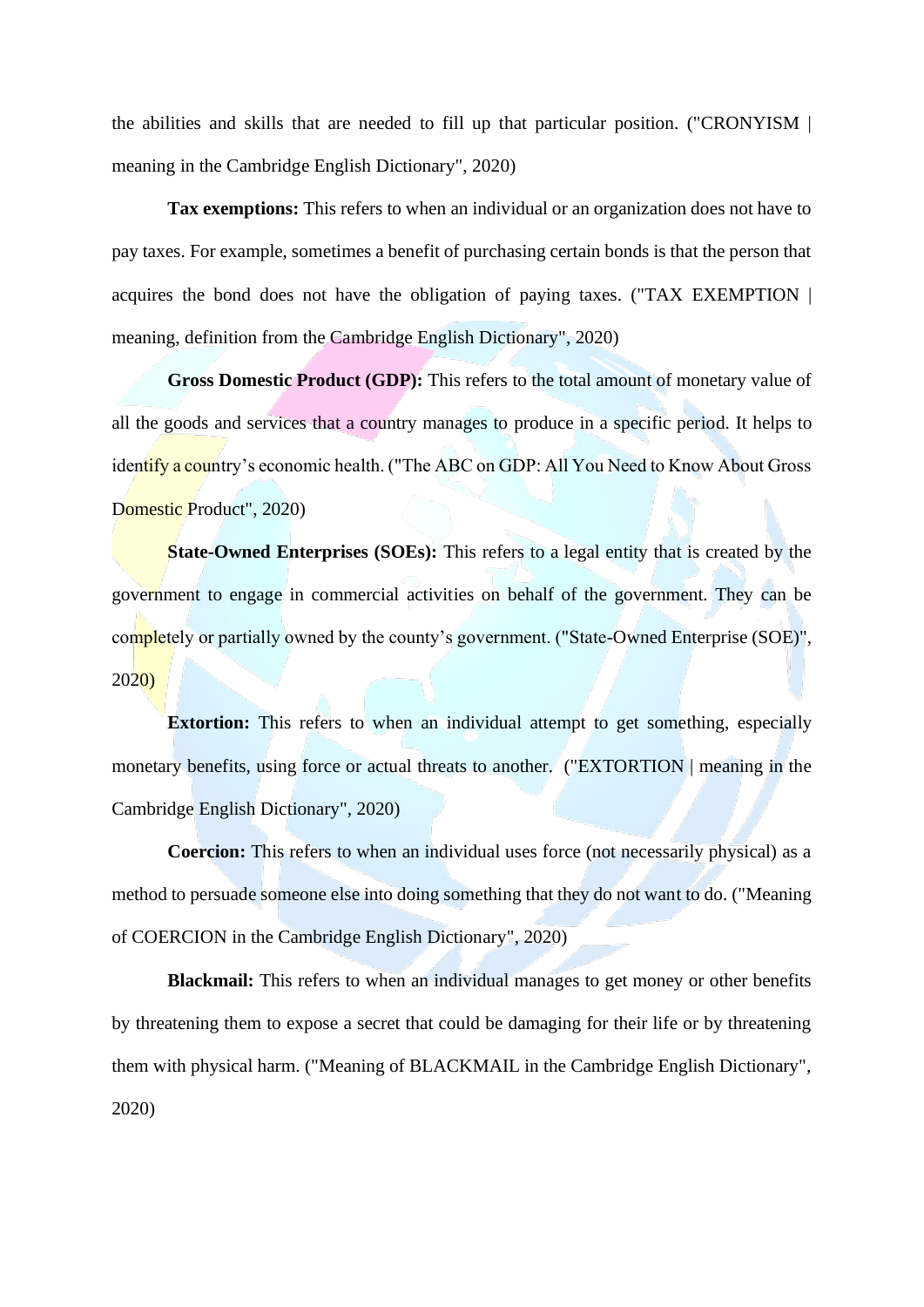**United Nations Convention Against Corruption (UNCAC):** This refers to a legally binding agreement between different countries to tackle corruption created by the United Nations UNODC commission. (United Nations Convention Against Corruption, 2020)

**Transnational organized crime:** This type of organized crime refers to a crime that is coordinated over national borders. This type of crime includes individuals that commit delinquent acts in more than one country. ("Transnational Organized Crime", 2020)

**Tampering:** This refers to the illegal act of touching or changing something such as a document, statement or file that is not supposed to be changed by anyone. ("Meaning of TAMPERING in the Cambridge English Dictionary", 2020)

**Sustainable development:** This refers to a development that meets the needs of today's society without it compromising future generations' ability to meet their own needs as the years go by ("What is sustainable development · Sustainable Development Commission", 2020).

**Loansharking:** This refers to "predatory lending practices by individuals or organizations (aka loan sharks) that charge extraordinarily-high interest rates." ("Loan Sharking Definition & Example | Investing Answers", 2020).

# *3.2 History of the topic*

<span id="page-9-0"></span>The first signs of corruption, verifiable, date from approximately 3,500 BC in a cuneiform inscription that deals with the life of the student and refers to a student who after being punished by his teacher, his family invited him to dinner and gives gifts to that person, to which the person replies, "You have fulfilled your schoolwork well and have become a good man" (Apuntes sobre la historia de la Corrupción, n.d) . There is also written evidence, in papyrus, of acts of corruption in ancient Egypt, during the reign of Ramses III (1,198 BC. 1166 BC). In Rome, both in the times of the Republic and of the Empire, the subject of corruption was widespread despite the countless laws that existed to punish it; reaching its highest expression at the time of the Emperor Pertinax (Successor to the murdered Commodus) who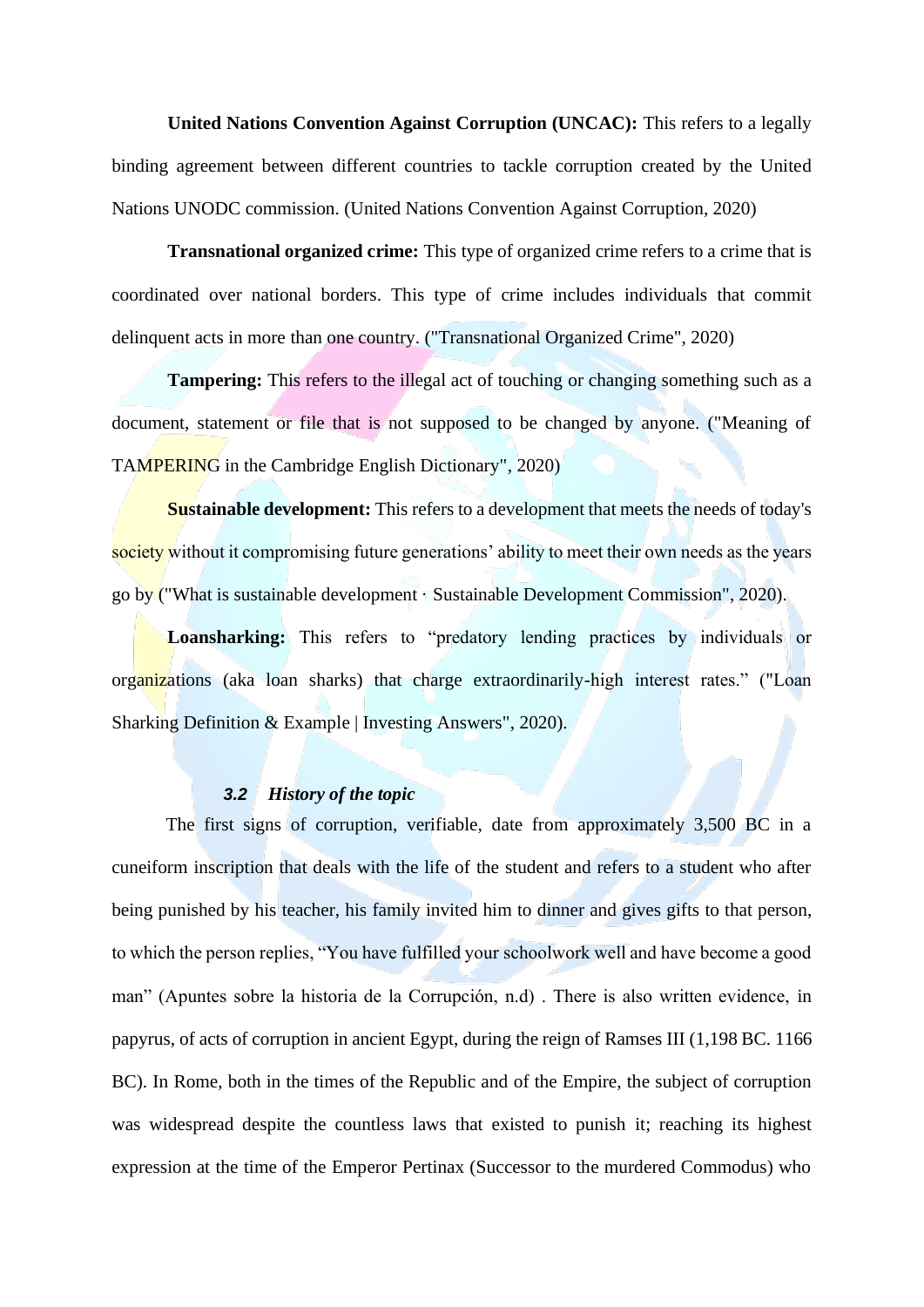was killed by the Praetorian Guard, who put the throne up for sale to the highest bidder; Didio Juliano bought it for 5,000 drachmas from each soldier of the Praetorian Guard (Apuntes sobre la historia de la Corrupción, n.d).

After the Second World War, with the great number of projects needed to put back in track the affected countries, especially in Europe, the drive for wealth skyrocketed and as a result of this corruption started to manifest itself in the modern era. With the arrival of new technologies and better educational systems, forms of corruption began transforming to adapt to these new circumstances because the old ways were not as effective as before. Big multinational companies began to immerse themselves into the world of corruption by paying bribes with the purpose of benefiting from tantalizing contracts that would take place in different countries chosen by the company. We can take as an example the ENRON case (a huge enterprise dedicated to energy) in which this company managed to enter places such as South America, Africa and Asia by utilizing bribing strategies towards its public officials. The company altered or manufactured accounting records to deceive its shareholders after declaring itself in a state of bankruptcy (Pareja, 2019. Study of the Enron case: one of the worst frauds in history.) Although corruption is generally identified within the public sector, it is important to know that it also manifests itself in other areas (Apuntes sobre la historia de la Corrupción, n.d).

At the end of the 20th century different forms of corruption started to arise. Influence trafficking began to show up in the mode of use of inside information, by which persons, through payment of money or by the simple fact of obtaining profit from such information, carry out transactions that lead them to generate profits for themselves. Also, misappropriation of public property became a common method of corruption. This refers mainly to the use of goods for an effect other than that for which they were intended. As a more notorious example, we can cite the case of Colombia, with the National Narcotics Directorate. This public agency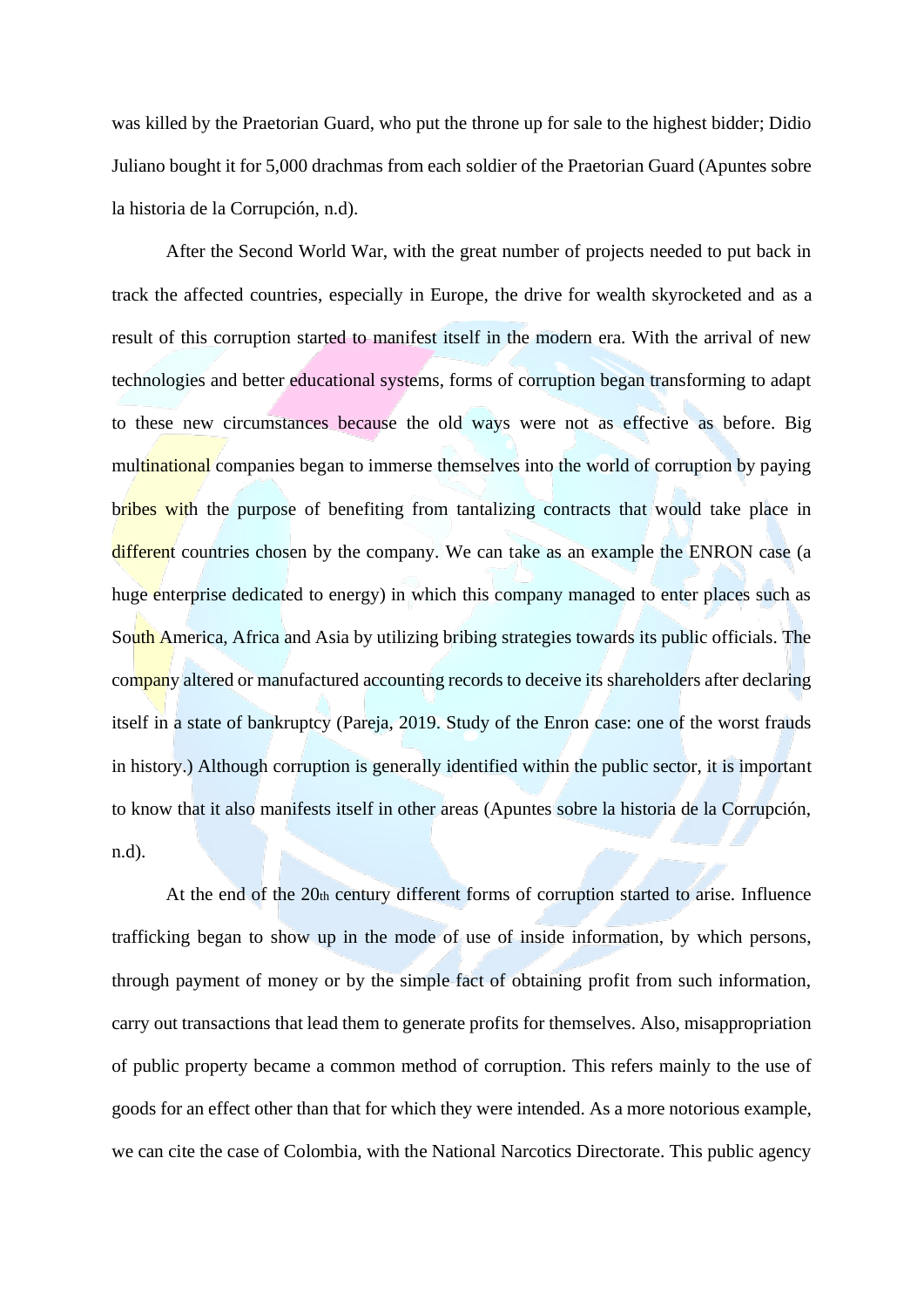was responsible for handling the goods seized from drug trafficking (the goods became public, not private). The officials of this entity delivered these goods to private third parties for the benefit of themselves (Colombia, the country with the most seized goods in the world, 2018). Another form of corruption that started in the end of the 20th century is Nepotism. This practice is understood as the action of public officials placing their family members and/or friends in government positions above persons more qualified to hold such positions. The case of François Duvalier (Papa Doc) who ruled Haiti from 1957 to 1971 is widely known by the world. He drafted a new constitution and left his son, Jean-Claude Duvalier (Baby Doc) as the life-long ruler of this country (Apuntes sobre la historia de la Corrupción, n.d). Another form of corruption that arose in those times and it is still present in today's society is Money Laundering. Although it may be manifested between the private and public sectors, it is generally a matter of corruption focused on the private sector. Through banking and/or asset movements, funds of illegal origin enter the financial system and become legal. As an example, the American bank Wachovia was fined more than US 160 million for engaging in these practices with Mexican and other exchange houses ("Wachovia will pay \$160 million for money laundering", 2010)

#### *3.3 Current situation*

<span id="page-11-0"></span>Corruption in government establishments and organized crime are two problems that continue to be correlated. These two parties work hand in hand with one another, the organized crime groups need to rely their businesses on government officials that are willing to help by protecting their unlawful enterprises from being investigated by law enforcement and any other interference that might come up. The government officials use different strategies to help the organized crime groups such as bribery to custom officials, approving illegal border crossings, creating fake official records, turning a blind eye to illicit activity, amongst others. When the establishments or the specific individual proceeds with these actions they can eventually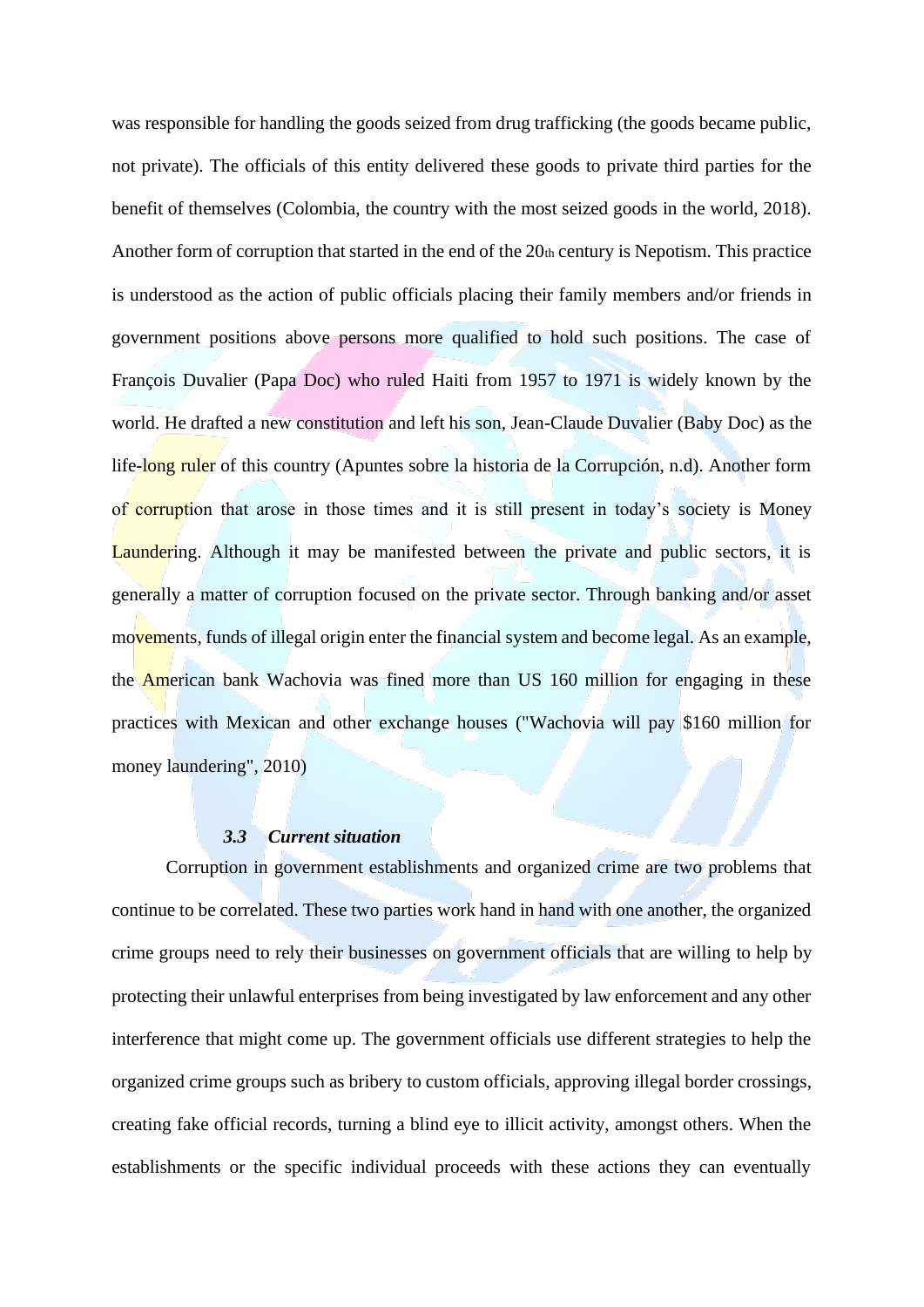receive payments for what they are constantly doing, become victims of blackmail or even coercion by the illicit groups. There have been some cases in which the criminal organizations manage to infiltrate government agencies and political campaigns or arenas to control the work from the inside. This leads to a complication of the government's opportunity of tackling the big obstacle of corruption and organized crime in today's society complicates the achieving of a sustainable and inclusive growth in the country ("UNODC and Corruption", 2020).

Corruption is responsible for the delegitimization and destabilization of democratic government institutions. Also, this phenomenon blocks economic development by creating financial barriers between small local businesses and scaring away foreign investors due to the high rate of extortion and money-laundering occurring in the area. Transnational organized crime is a factor that greatly enables corruption. These types of crimes are usually committed in different states, across states or affecting two or more states. These include drug trafficking, money-laundering, counterfeit goods, amongst others. This specific type of organized crime shines a light on the great difficulties of disassembling global criminal networks and the impressive need for comprehensive cooperation amongst countries. The consequences of organized crime and corruption can be identified by any state since it affects almost every sector in society ("Corruption & Organized Crime", 2020). The relationship that is established between corrupt government officials and criminal groups or organizations makes the citizens lack credence on the elected representatives, leading to governmental instability. The legal branch of a lot of countries sometimes finds themselves with the problem of a criminalized justice system (created by the presence of corrupt lawyers and judges), which creates a threat towards public safety. In some cases, organized crime groups are used as a source of protection, which is paid for and leads to private sector corruption which can also expand to the funding of terrorist groups. Corruption can also affect a country's borders: when the officers that work in the borders are corrupted it allows for transnational crime to move freely and without legal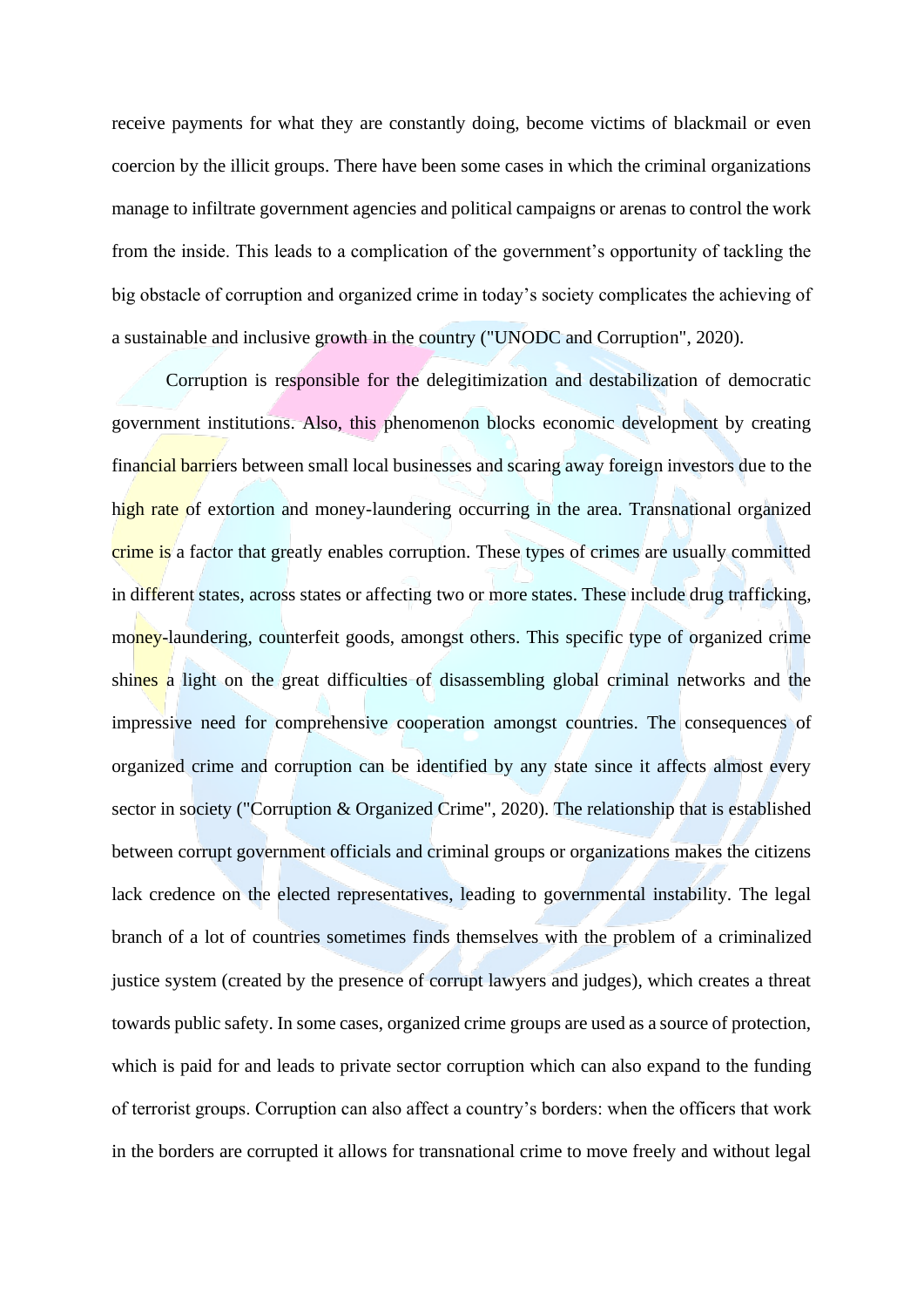consequences due to the coverage that is provided by these officers ("Corruption & Organized Crime", 2020.).

Bribery is one of the many strategies that are used by organized crime groups to find ways to commit corrupt acts. These strategies can be used once or continuously. Bribes that are used one time can manifest themselves with the creation of false documents, leak of private information, tampering of records and evidence, amongst others. We can look at the issue of drug trafficking as one of the many scenarios where bribes take place when a drug shipment needs to be carried across state lines: the border officers are usually bribed to let the cargo pass without any inconveniences. Bribes that are offered continuously can provide criminal groups with constant access to confidential information that will help them develop illicit activities in the long-term without the fear of police intrusion. For example, when an organized crime group bribes an officer with the purpose of receiving monthly information about police operations, raids, and investigations. Another course of action is extortion, which manifests in a different way than bribery. Extortion places the victim at high risk of physical injury, property damage, unfair imprisonment, and others. In cases of extortion, the use of violence is prominent to happen against victims or fellow members of the criminal group. ("Bribery versus extortion" UNODC, 2018)

Organized crime groups use violence as a strategy for control of the government and its citizens. This hinders the legitimacy of the state and the ability that it has to maintain public order, which immediately disrupts how society functions on a daily basis. When this happens, a debate opens amongst the citizens to question the abilities of the government to provide safety for its citizens which often results in the individuals looking for protection and order elsewhere, in this case, organized crime groups. Another strategy used by these groups is to infiltrate government positions. They can manage to infiltrate low-ranking positions by buying the job through bribery or even threats. These groups can even manage to infiltrate senior positions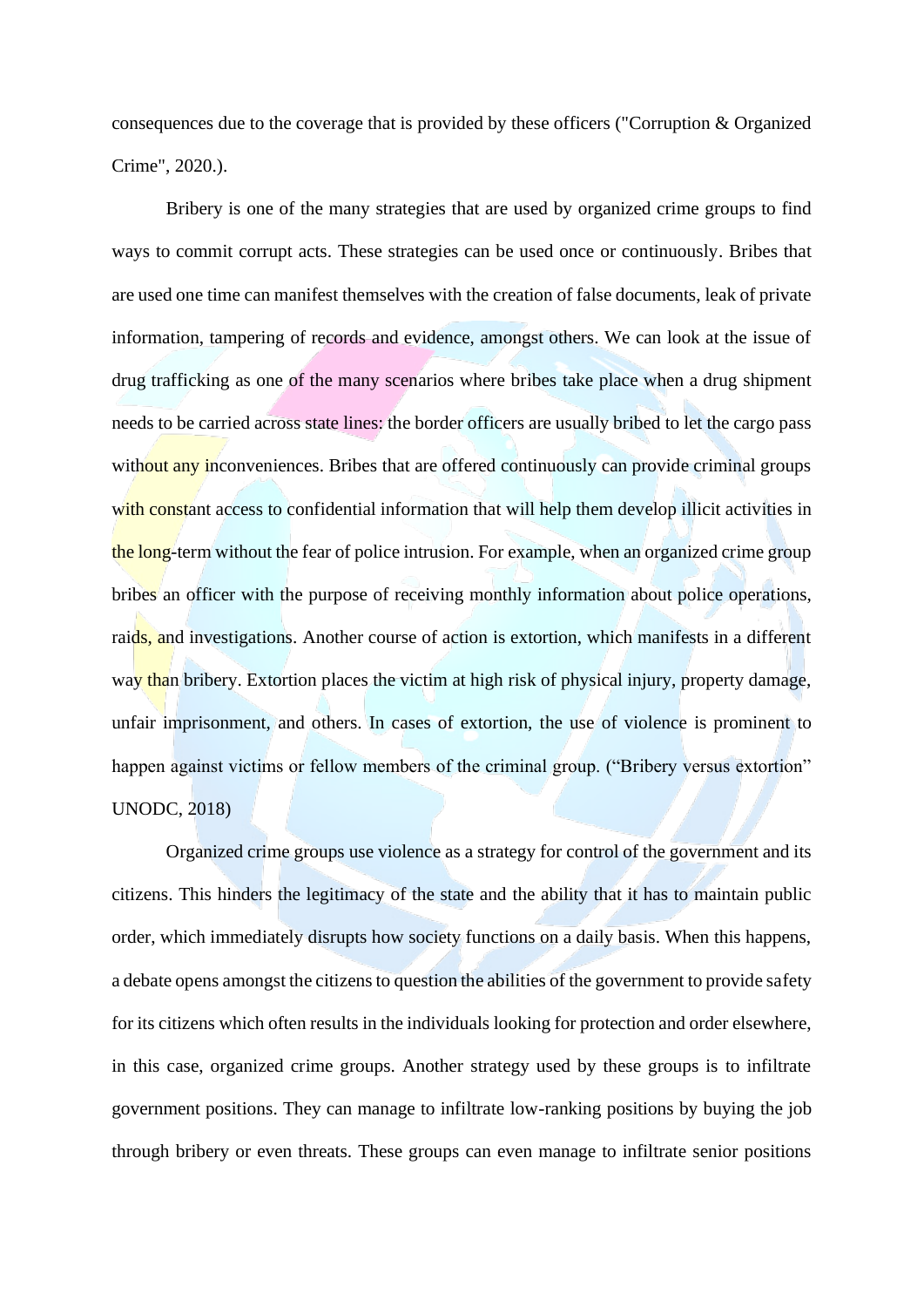and entire government branches which leads to a corrupt government that will benefit the crime groups by granting them control over economic sectors, military and others that provide advantages to carry out more illicit activities. ("Modus operandi of organized crime, violence, corruption and money laundering", 2016)

# *3.3.1 Public Sector Corruption*

<span id="page-14-0"></span>Corruption is very present in the public sector; this allows organized crime groups to operate illegal businesses and exploit public officers. Mob members manage to find their way into public office with violence and bribing strategies. The organized crime groups target elected officials and bribe them or extort them into doing what they want, they also target elections to move them in their favor and distort the electoral process by compromising the officials. Tactics such as these were seen in countries such as Mexico during the 2018 elections when 132 politicians were murdered. It is believed that many of these murders were made by members of drug cartels ("death of 132 politicians in Mexico ", 2020). Public officials issued laws, agreements, and court rulings, favoring certain individuals in return for direct or indirect economic retribution (Rules are issued to favor their own or their friends) ("The 10 types of corruption", 2020). It can be difficult to eliminate corruption from government offices when this happens, the right to vote and run for criminal groups without the knowledge of the government can infiltrate office. However, strategies of investigation can be held, and background checks can be made more efficient with campaigns proposed by the government. ("Anti-corruption basics", 2020.)

 Public sector corruption has a daily impact on individuals such as having to pay bribes to corrupt officials that demand them by using organized crime groups to gain monetary benefits. In Nigeria it was found that public officials in return for services demanded a big number of bribes that were meant to be provided without any additional cost. This shows that bribery can occur either by organized crime groups or public officials that monetarily exploit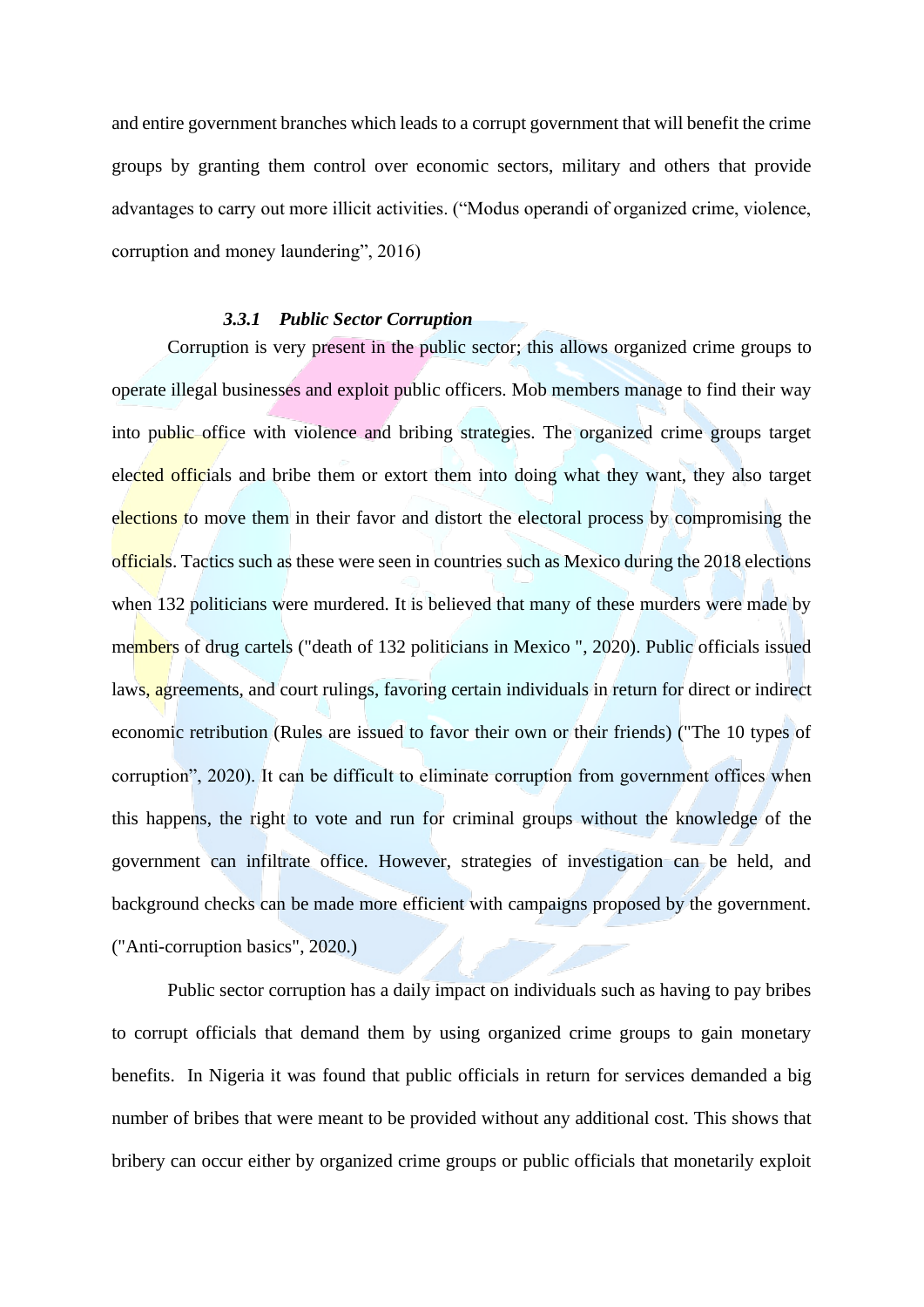citizens (Corruption in Nigeria, 2020). In these cases, corruption manages to create social costs that magnify existing issues and instabilities. Corruption in the public sector can also cause human lives to be at risk due to the lack of access to healthcare, clean water, food or others because basic needs come with a price to pay to a public official. Citizens that suffer through these types of conditions can be discouraged to participate in society, elections, and politics, amongst others. In this matter there is also a violation to human rights due to corrupt courts that are responsible for violating the right of access to justice. ("Universal Declaration of Human Rights", 2020.) Corruption in the public sector can also lead to economic inequality by disadvantaging people that live in poverty, It can also contribute to damage in the environment as high levels of corruption undermine the good management of the natural resources in the country ("Corruption & Organized Crime", 2020.).

#### *3.3.2 Compromised Criminal Justice Systems*

<span id="page-15-0"></span>Organized Crime Groups often use police and law enforcement, and judiciary systems as an object to apply corrupt activities. This is a great obstacle that is faced by different governments in the battle of defeating corruption due to the possible manipulation that may occur to the strategies that are trying to be implemented in society by these organized crime groups. Moreover, corruption greatly affects the rule of law and the goals of sustainable development due to the consequence of the destruction of the principle of the rule of law (independence, impartiality, integrity, and equality) that are required by all the legitimate justice systems around the world. This prompts distrust of law in every state and it leads to a possible severe complication and jeopardy regarding the enforcement of the rights that every citizen deserves. ("Integrity in the Criminal Justice System", 2020.). It can be difficult to combat corruption when it's so deeply integrated into a country's justice system by criminal groups. This can also lead to corruption extending into society's everyday life.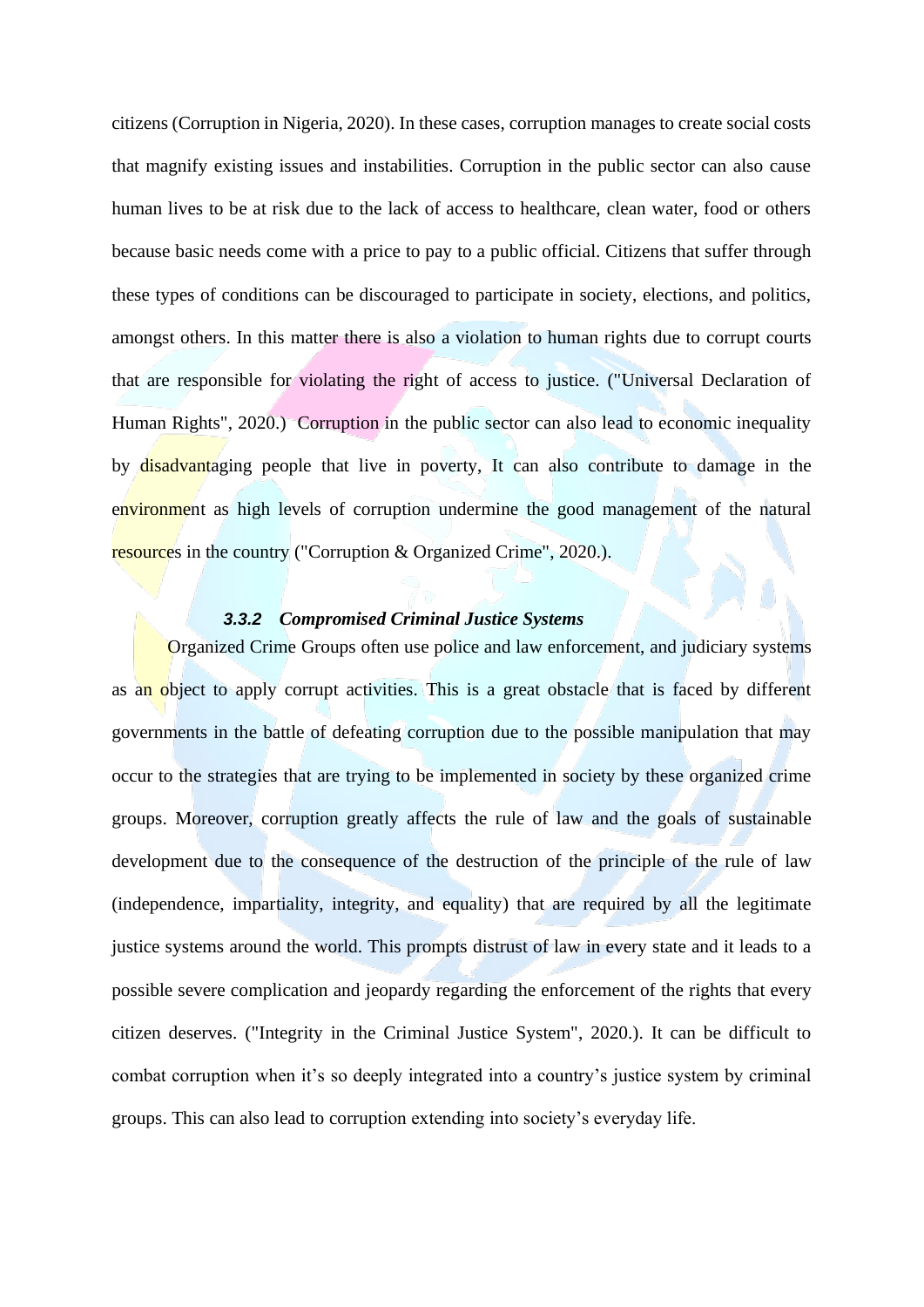In society, policemen are often the ones that face interactions with members of organized crime groups on a day-to-day basis, which makes them easy targets of corruption tactics. When policemen agree to cooperate with these criminal groups, they tend to release private information about police investigations, raids or possible inconveniences that might not be good for that criminal organization. We need to know that public trust in authorities is vital for the good functioning of society and these incidents weaken it drastically. The country of Brazil can be taken as an example of cases in which criminal organizations that are partaking in activities such as extortion, human trafficking, drug gambling, and others are creating relationship with officials or whole police groups to help cover their tracks and keep their activities on the down-low (John Bailey, Matthew M. Taylor, 2009). Prisons have become a key victim of high vulnerability to undergo influence of Organized Crime groups and corruption due to the lack of transparency that these institutions possess. Corruption in prison raises a red flag to drug and weapon trafficking inside the facilities, which often happens with a "payment" in different forms that will benefit the prisoners. We can see how in different countries around the world the phenomenon of prison gangs is drastically present. These gangs maintain connections with members that are still in the streets of the city and communicate their needs to each other (Wood, 2020.).

A greater threat is also responsible for the endangerment of Criminal Justice Systems, this being the constant presence of corruption inside the judiciary system. Judicial sectors can only be effective if they carry the principles of the Rule of Law. They have an everyday responsibility to defend its citizens in different aspects such as objective rulings, human rights violations, amongst others. According to the UNODC, the most common faces of corruption inside the criminal justice systems manifest themselves through the obstruction of investigations, prosecutions, and selling confidential or personal information in cases, amongst others. These are all done with the sole purpose of benefiting an outside party that could be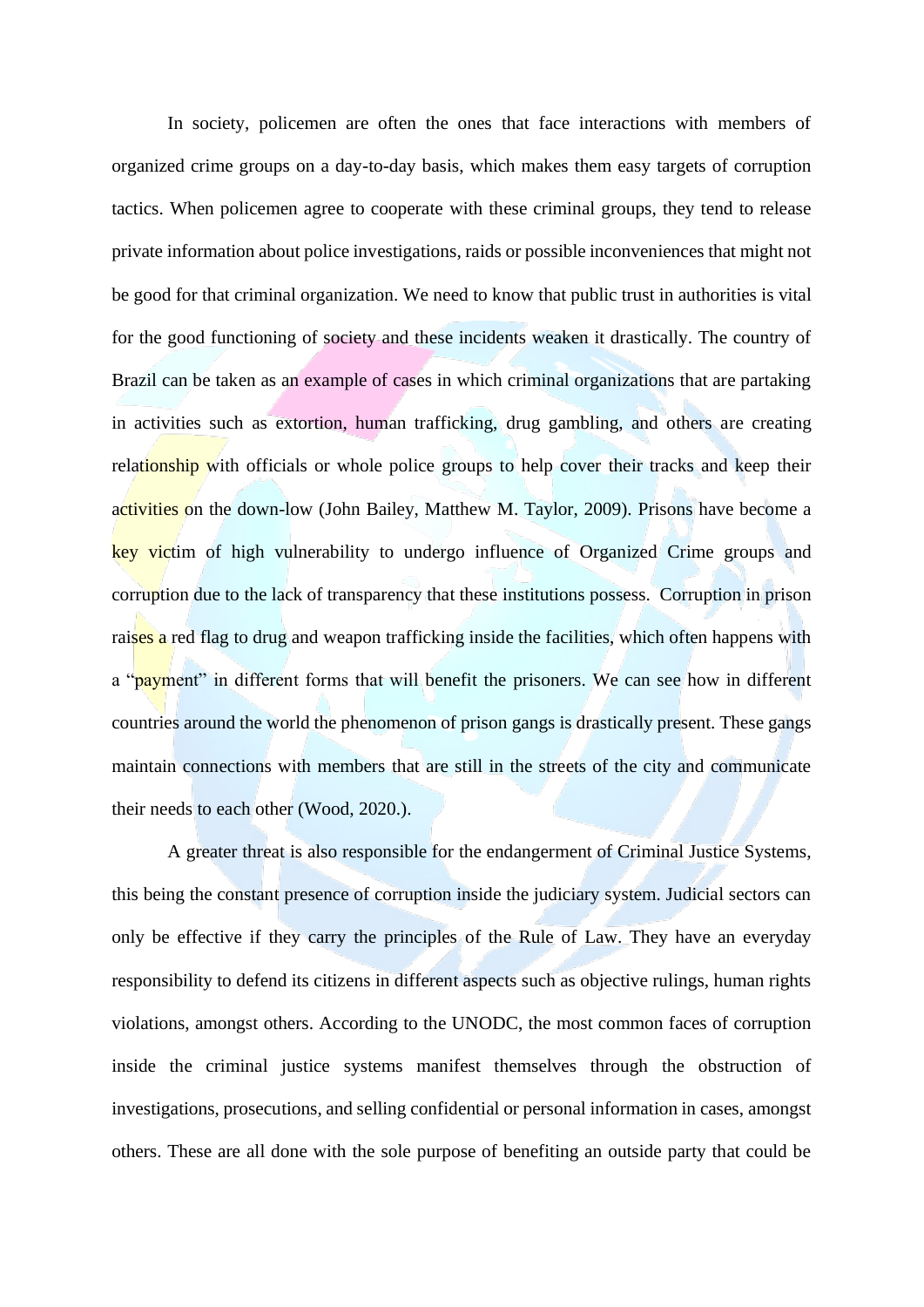part of an organized crime group or a corrupt member of government offices ("Judicial integrity", 2020.).

### *3.4 Countries position regarding the topic*

<span id="page-17-0"></span>Most of the World Powers have anti-corruption laws for both the domestic and external spheres. In the case of European nations, the laws issued by the European Union are of particular importance.

**United States of America:** Domestically, the United States has laws that punish acts of corruption, accompanied by heavy economic sanctions for those who inflict them. Externally, there is the Foreign Corrupt Practices Act (1977) and the Foreign Corrupt Practices Act ("Prácticas Anticorrupción Ley Foreign Corrupt Practice Act (FCPA)", 2020), which prohibits US companies or any of their subsidiaries, regardless of where their operations and employees are located, directly or indirectly encouraging bribery of public officials abroad in order to benefit from this action. The Magnitsky Global Law is also important, as it empowers the president to impose sanctions on officials from any part of the world who commit acts of corruption ("¿Qué es la Ley Global Magnitsky?", 2017).

**The Russian Federation:** On the occasion of the constant acts of corruption in the organization of major events (Olympic and World Football Games), the Russian government enacted a new anti-corruption plan in which public officials will be severely punished, and shall be placed on a list which shall be published on the Internet for a period of five years and a body shall be set up to deal with the confiscation of property derived from corruption in other countries ("Putin Approves Anti-corruption Plan for Officials and World, n.d.).

**The People's Republic of China:** The Chinese government is in the process of reforming all its legislation on penalties for corruption. In the current code, which dates from 1997, the penalties are based on the amount of money that was subject to the act of corruption. In the new legislation, the account will be taken not only of the amount of the act but also of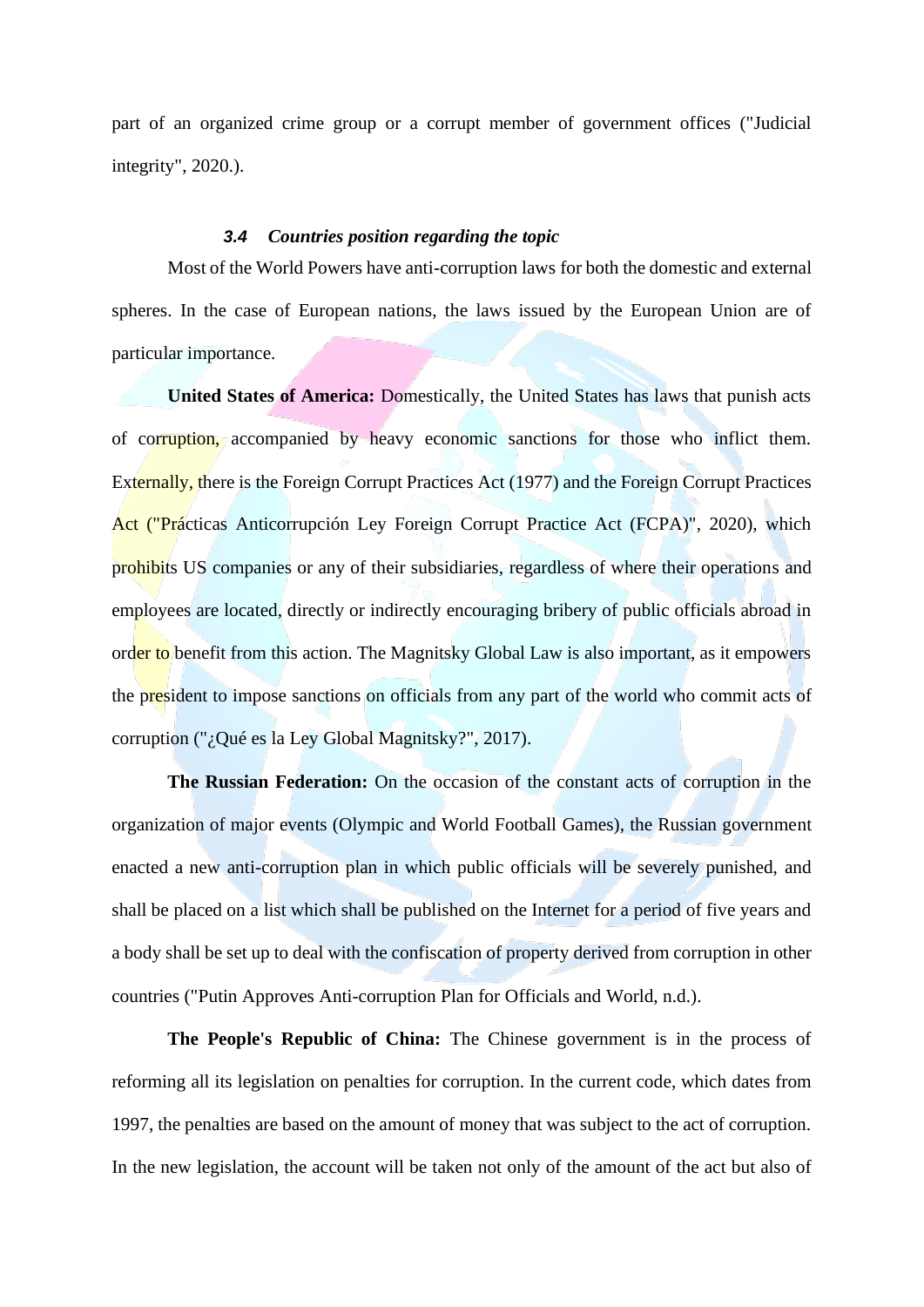the seriousness of the act. In addition, the Chinese government has sanctioned a large number of people from the ruling party for acts of corruption such as influence trafficking, especially in the army (China proposes stricter anti-corruption laws, 2020.).

**United Kingdom of Great Britain and Northern Ireland:** The United Kingdom of Great Britain and Northern Ireland has several long-standing anti-corruption laws, such as the Corrupt Practices in Public Bodies Act of 1889, and the Prevention of Corruption Act of 1906 (primarily targeting the private sector). The Bribery Act 2010 amended many of these laws to bring them into line with modern times and was based primarily on the 1977 American Corrupt Practices Abroad Law. The Act provides for penalties for both public and private officials, whether committed in the United Kingdom or abroad ("The United Kingdom Anti-bribery Act (BRIBERY ACT, 2010)", 2010.).

**Republic of France:** In the public sphere, a bill was introduced to update the law on corruption and is called the "moralization of public life.'' It ranges from constitutional reform to the amendment of existing procedural codes. On the private side, the country has the SAPIN II or the Law on Transparency, Fight against Corruption and Modernization of Economic Life, (Law No. 2016-1691). This law seeks to ensure that France adopts the highest anti-corruption standards and matches them to other countries ("Macron proposes ambitious anti-corruption", 2020). In short, this law imposes an obligation on companies with more than 500 employees to have in-house anti-corruption programs ("Compliance and the fight against corruption", 2020).

#### *3.5 Current Situation regarding the Covid-19 Outbreak*

<span id="page-18-0"></span>Currently, the world is facing one of the most paradigmatic scenarios in post-modern history. The Covid-19 Pandemic has affected jointly the economic and political systems of several countries around the world, where the different governments have found themselves obliged to take comprehensive measures in order to guarantee the well being of the population. Nevertheless, the situation is very prone to unleash in massive corruption due to the media's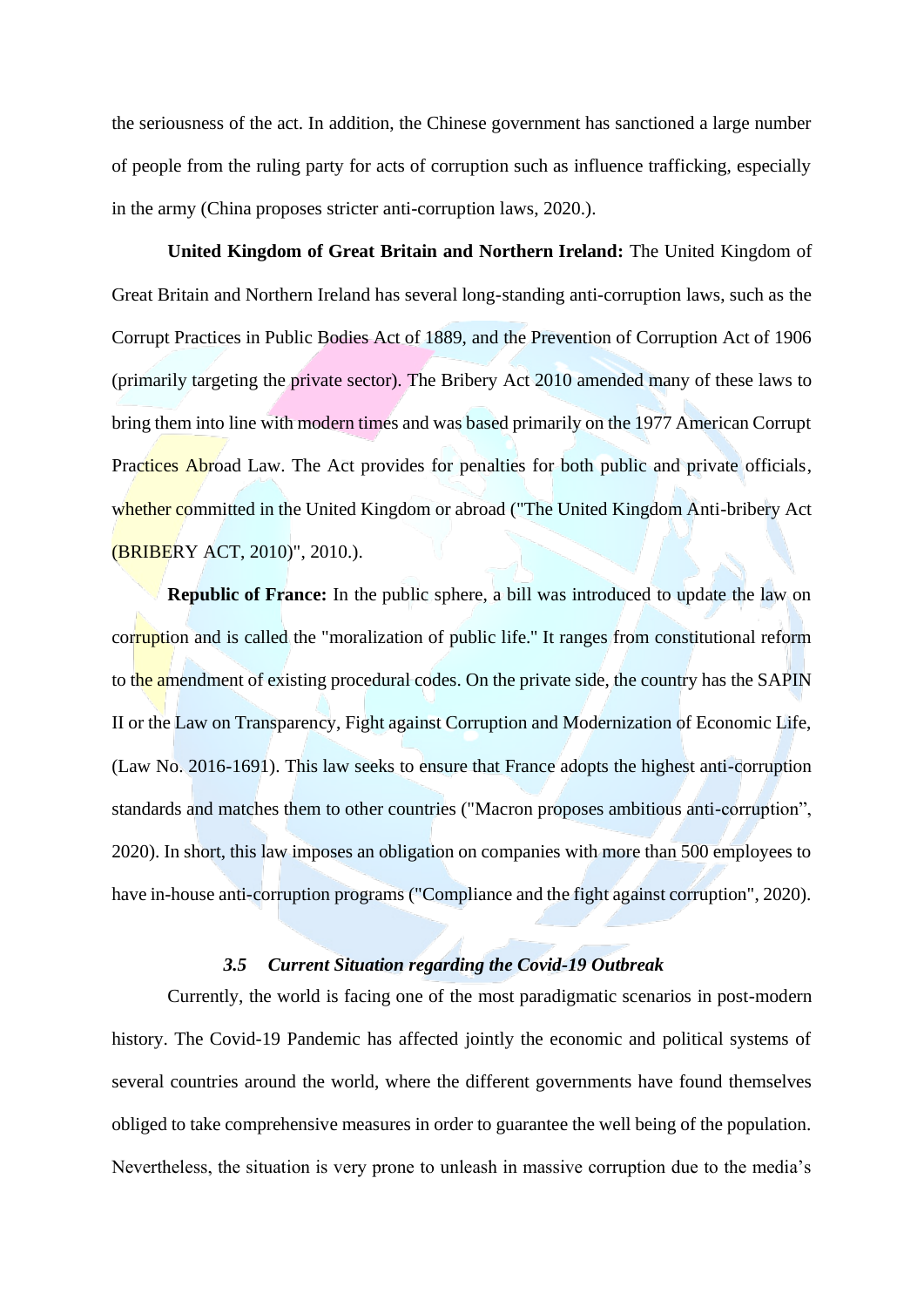tendency to inform over issues majorly regarding the public health crisis; and, on the other hand, due to the possibility to carry out diverse corrupt actions -illicit enrichment, funds embezzlement, blackmail, murky contracts, among others- in countries without the infrastructure to put into operation the control organisms that oversee public processes (Transparency International, 2020).



Low-income countries that are usually located at the bottom of Transparency International's Corruption Perception Index, are the countries whose populations are more likely to suffer the effects of the pandemic if effective policies are not implemented. Yet, said countries are also the most prone to be affected by corruption acts, carried out by power elites. Traditional anti-corruption policies appear not to be enough to tackle all the possibilities. Civil society along with independent control organs such as NGO's is part of the confinement, hence being unable to act in a timely manner if needed. The funds displayed internationally to aid countries with poor infrastructure are very likely to fall onto the hands of corruption and the worst is that surveillance and control is very difficult to achieve either nationally, or internationally (Anti-corruption Resource Center, 2020).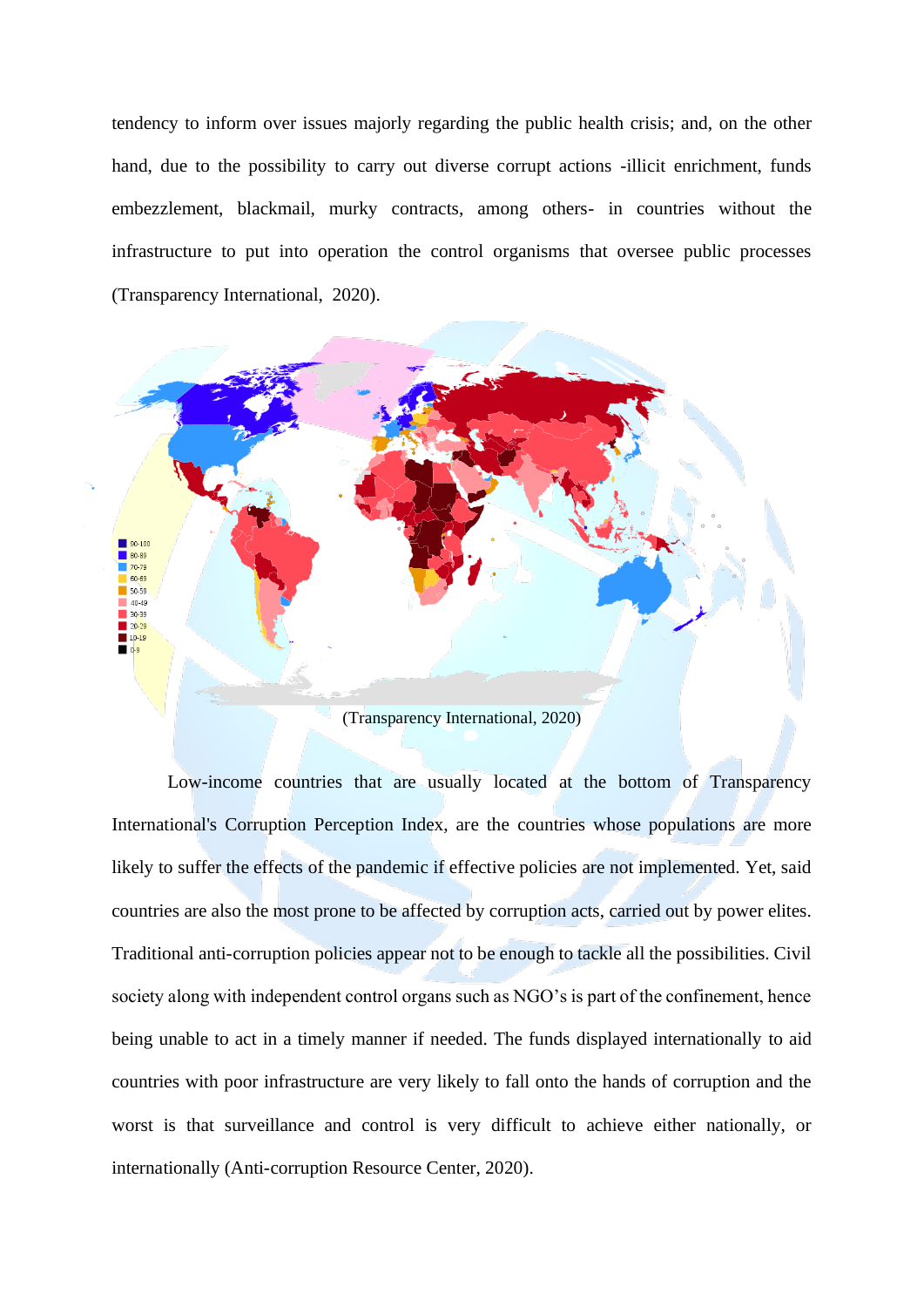Moreover, the situation has opened the possibility for governments to impose authoritarian measures in order guarantee the least dramatic situations for people.

However, the authoritarian outbreak, result of emergency states and unilateral decisions, is prone to undermine other branches of public power. Desperation may, as well, erode into the hoarding of health services on behalf of the wealthiest social sectors.

During the Ebola outbreak, over \$6 million USD ended up being lost to corruption and fraud, and even if statistics about the corruption rates in light of the current situation are still not public it is evident that several resources are likely to be lost to corruption. Nationally and internationally countries should seek to decrease this risk. In moments of crisis, it cannot be allowed that delinquency within governments ends up jeopardizing people's health and wellbeing.

The Coronavirus has really affected the way that anti-corruption policies are being applied in different countries. The strategies that are set right now to fight corruption are most likely to fail due to the different conditions that the country was in before the pandemic started. One of the main focuses is adapting the measures that have been taken to attack corruption and modify them to fit the situation that is being faced nowadays. Recruitment and management in the health workforce has also been affected due to lack of transparency and ineffectiveness in ensuring staff that they will have the opportunity to implement complex protocols in the health systems of developing countries. On the other hand, corruption methods to fight drug smuggling in the different countries should still remain monitored, and some countries have stopped taken these important actions due to the amount of work that has to be done in healthcare which creates loopholes in which corruption can enter society (Corruption in the time of COVID-19: A double-threat for low income countries, 2020).

There has also been an increase in corruption within the health system. People have implemented emergency procurement which increases the risks of corruption skyrocketing,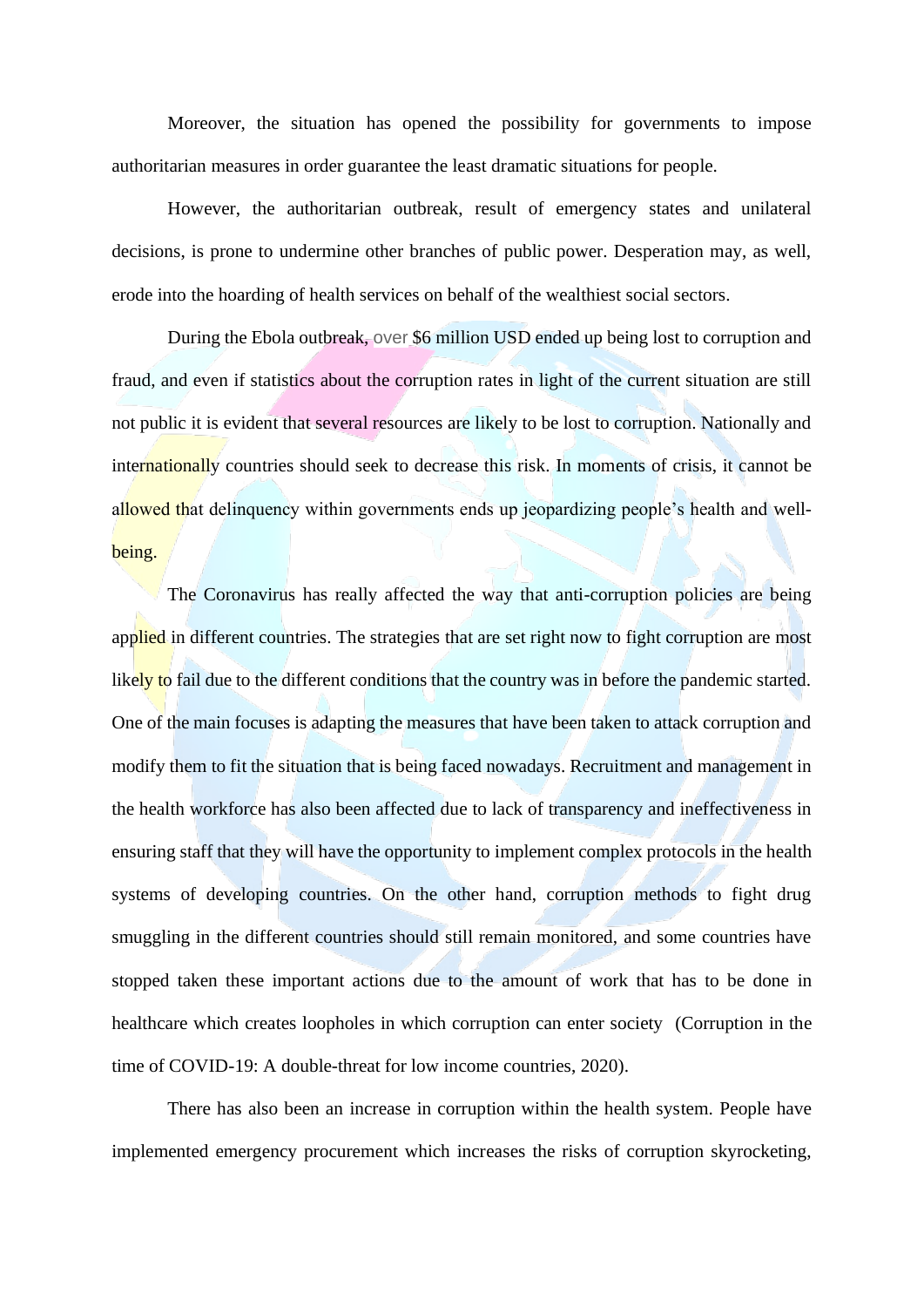lack of available supplies have created a price gouging, and release on the grey and black markets where people look for this that are currently unavailable or in low supply. Additionally, there has been a high increase of falsified products that are sold to those in need of medical equipment as a scam to get money from it, which puts every person in danger due to the big increase of contagion risk that appears when using botched supplies. (Corruption in the time of COVID-19: A double-threat for low-income countries, 2020)

## *4 Quarmas*

- <span id="page-21-0"></span>1. Has your country been a victim of corruption increase during the COVID-19 pandemic?
- 2. Has your country implemented strategies to fight against corruption and how can they be modified for the times of pandemic?
- 3. Is your country a victim of drug and human trafficking?
- 4. Has your country's government suffered through corruption cases involving public officials, and have they increased during the pandemic?
- 5. What are some strategies that could be implemented by the international community to tackle corruption?
- 6. Is your country part of the United Nations Convention Against Corruption?
- 7. Has your country been part of international cooperation strategies to fight corruption, and have they been modified due to COVID-19?
- 8. What is the most common corruption phenomenon in your country, and has it changed since the pandemic started?

### *5 Useful Links*

<span id="page-21-1"></span>**<https://www.interpol.int/en/Crimes/Corruption>**

**<https://www.transparency.org/what-is-corruption>**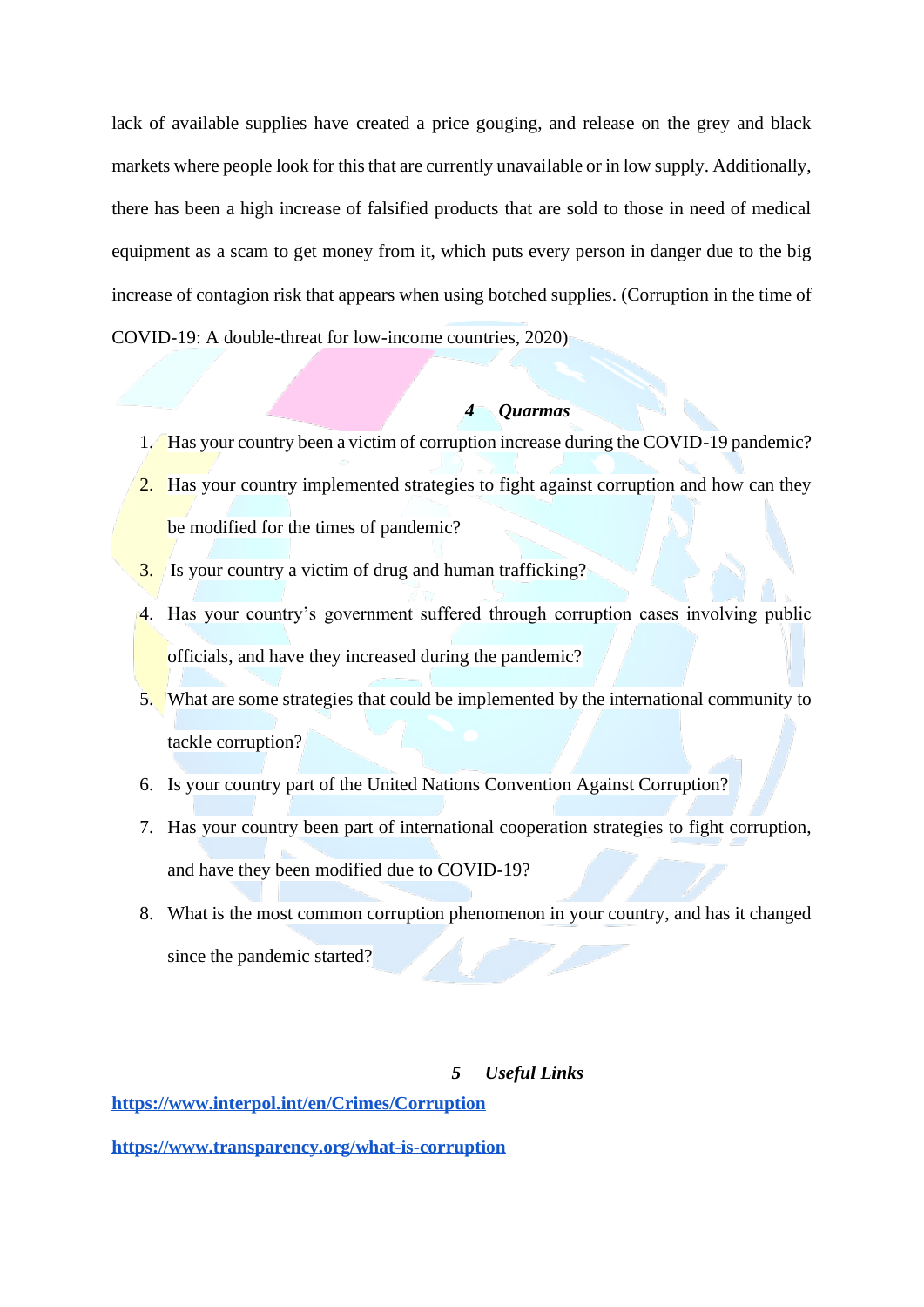**[Corruption: Costs and Mitigating Strategies; IMF](https://www.pactomundial.org/wp-content/uploads/2016/09/IMF-Discussion-Notes-Summit-May-2016.pdf)** 

**[Staff ...https://www.pactomundial.org › uploads › 2016/09 › I…](https://www.pactomundial.org/wp-content/uploads/2016/09/IMF-Discussion-Notes-Summit-May-2016.pdf)**

**[Corruption by topic -](https://www.transparency.org/topic/detail/private_sector) Private sector - Transparency** 

**[Internationalhttps://www.transparency.org › topic › detail › private…](https://www.transparency.org/topic/detail/private_sector)**

**[\(PDF\) Corruption in the Public Sector: A comparative](https://www.researchgate.net/publication/274509887_Corruption_in_the_Public_Sector_A_comparative_analysis)  [analysis.https://www.researchgate.net › publication › 2745098…](https://www.researchgate.net/publication/274509887_Corruption_in_the_Public_Sector_A_comparative_analysis)**

**Why [corruption matters: understanding causes, effects](https://assets.publishing.service.gov.uk/government/uploads/system/uploads/attachment_data/file/406346/corruption-evidence-paper-why-corruption-matters.pdf)** 

**[and ...https://assets.publishing.service.gov.uk › uploads › file](https://assets.publishing.service.gov.uk/government/uploads/system/uploads/attachment_data/file/406346/corruption-evidence-paper-why-corruption-matters.pdf)**

**How Corruption Affects Emerging Economies** 

**[Investopediahttps://www.investopedia.com › ... › Emerging Markets](https://www.investopedia.com/articles/investing/012215/how-corruption-affects-emerging-economies.asp)**

**[UNITED NATIONS CONVENTION AGAINST](https://www.unodc.org/documents/brussels/UN_Convention_Against_Corruption.pdf)** 

**[CORRUPTIONhttps://www.unodc.org › documents › brussels › UN\\_...](https://www.unodc.org/documents/brussels/UN_Convention_Against_Corruption.pdf)**

**Corrupción y coronavirus - [Transparency Internationalwww.transparency.org › news ›](https://www.transparency.org/news/feature/corrupcion_y_coronavirus)** 

**[feature › corrupcion\\_y\\_coronavirus](https://www.transparency.org/news/feature/corrupcion_y_coronavirus)**

**[Corruption, political blockages, threaten international efforts to ...news.un.org › story ›](https://news.un.org/en/story/2020/05/1063432)  [2020/05](https://news.un.org/en/story/2020/05/1063432)**

**[The global response to the coronavirus pandemic must not be ...www.oecd.org ›](https://www.oecd.org/corruption/the-global-response-to-the-coronavirus-pandemic-must-not-be-undermined-by-bribery.htm)  [corruption › the-global-response…](https://www.oecd.org/corruption/the-global-response-to-the-coronavirus-pandemic-must-not-be-undermined-by-bribery.htm)**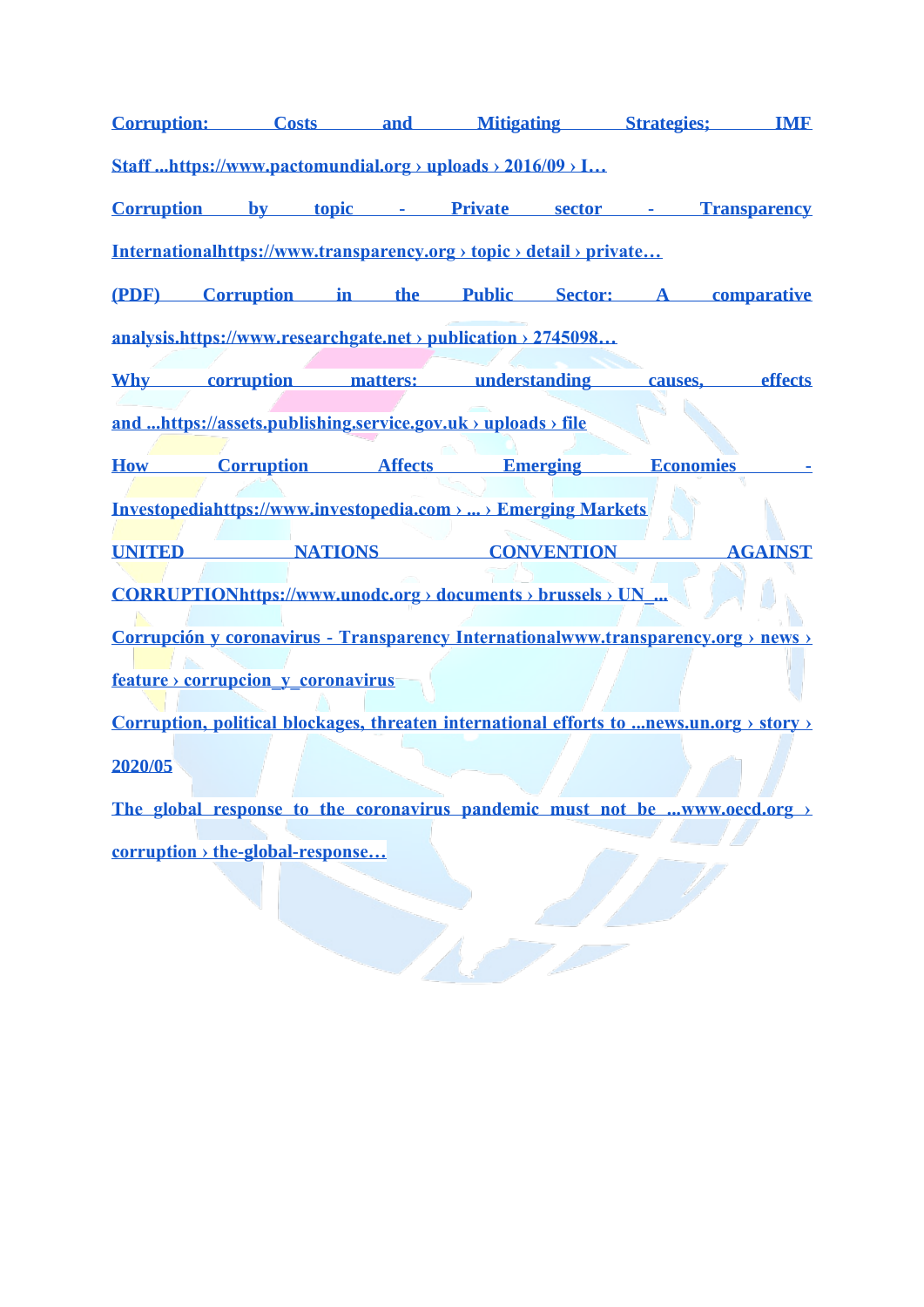#### *6 BIBLIOGRAPHY*

- <span id="page-23-0"></span>• U4 Anti-Corruption Resource Centre. 2020. *Corruption In The Time Of COVID-19: A Double-Threat For Low Income Countries*. [online] Available at: [<https://www.u4.no/publications/corruption-in-the-time-of-covid-19-a-double-threat](https://www.u4.no/publications/corruption-in-the-time-of-covid-19-a-double-threat-for-low-income-countries)[for-low-income-countries>](https://www.u4.no/publications/corruption-in-the-time-of-covid-19-a-double-threat-for-low-income-countries) [Accessed 12 May 2020].
- CRONYISM | meaning in the Cambridge English Dictionary. (n.d). Retrieved 24 November 2019, from<https://dictionary.cambridge.org/dictionary/english/cronyism>
- Definition of ORGANIZED CRIME. (n.d). Retrieved 23 November 2019, from <https://www.merriam-webster.com/dictionary/organized%20crime>
- e.V., T. (n.d). Transparency International What is Corruption?. Retrieved 23 November 2019, from<https://www.transparency.org/what-is-corruption#define>
- EMBEZZLEMENT | meaning in the Cambridge English Dictionary. (n.d). Retrieved 24 November 2019, from <https://dictionary.cambridge.org/dictionary/english/embezzlement>
- EXTORTION | meaning in the Cambridge English Dictionary. (n.d). Retrieved 24 November 2019, from<https://dictionary.cambridge.org/dictionary/english/extortion>
- FRAUD | significado, definición en el Cambridge English Dictionary. (n.d). Retrieved 24 November 2019, fro[mhttps://dictionary.cambridge.org/es-](https://dictionary.cambridge.org/es-LA/dictionary/english/fraud)[LA/dictionary/english/fraud](https://dictionary.cambridge.org/es-LA/dictionary/english/fraud)
- Inclusive and sustainable growth | UNDP in Europe and Central Asia. (n.d). Retrieved 24 November 2019, from the contract of the November 2019, the contract of the contract of the contract of the contract of the contract of the contract of the contract of the contract of the contract of the contract of the [https://www.eurasia.undp.org/content/rbec/en/home/sustainable](https://www.eurasia.undp.org/content/rbec/en/home/sustainable-development/Inclusive-and-sustainable-growth.html)[development/Inclusive-and-sustainable-growth.html](https://www.eurasia.undp.org/content/rbec/en/home/sustainable-development/Inclusive-and-sustainable-growth.html)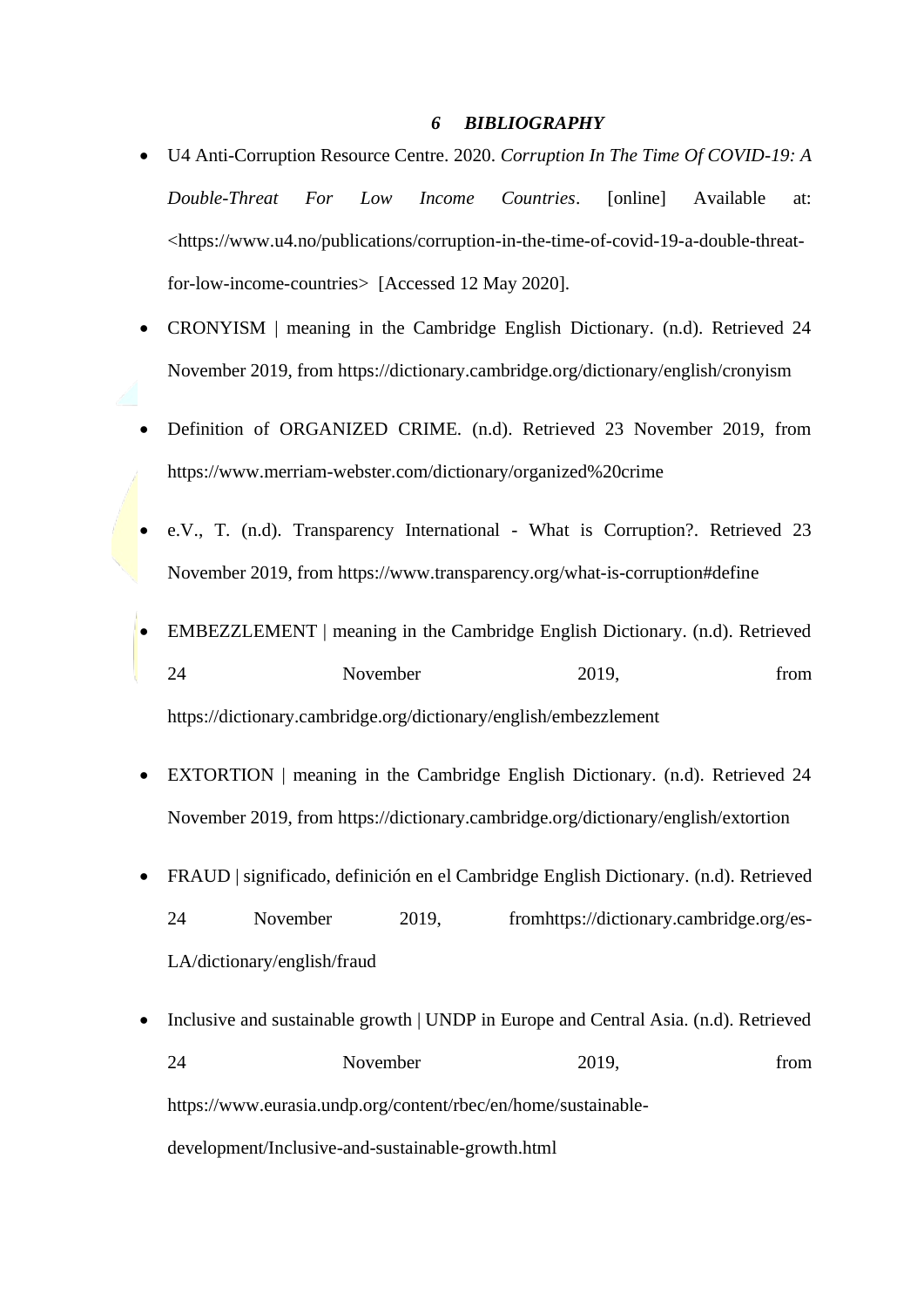- Minuto, A., Contra, L., Vang, B., Fan, M., Moda, D., & Valenciana, C. et al. La corrupción en la antigua Roma. Retrieved 24 November 2019, from [https://www.lavanguardia.com/historiayvida/historia](https://www.lavanguardia.com/historiayvida/historia-antigua/20181004/47313096552/la-corrupcion-en-la-antigua-roma.html)[antigua/20181004/47313096552/la-corrupcion-en-la-antigua-roma.html](https://www.lavanguardia.com/historiayvida/historia-antigua/20181004/47313096552/la-corrupcion-en-la-antigua-roma.html)
- Money Laundering. (n.d). Retrieved 24 November 2019, from <https://www.investopedia.com/terms/m/moneylaundering.asp>
- Pareja, D. Estudio del caso Enron: uno de los peores fraudes de la historia. Retrieved 24 November 2019, from [https://www.riesgoscero.com/blog/estudio-del-caso-enron](https://www.riesgoscero.com/blog/estudio-del-caso-enron-uno-de-los-peores-fraudes-de-la-historia)[uno-de-los-peores-fraudes-de-la-historia](https://www.riesgoscero.com/blog/estudio-del-caso-enron-uno-de-los-peores-fraudes-de-la-historia)
- Public sector | economics. (n.d). Retrieved 24 November 2019, from <https://www.britannica.com/topic/public-sector>
- Radio, C. Colombia es país con más bienes incautados en el mundo. Retrieved 24 November 2019, from  $2019$ , from  $2019$ [https://caracol.com.co/radio/2018/12/24/judicial/1545666340\\_852302.html](https://caracol.com.co/radio/2018/12/24/judicial/1545666340_852302.html)
- Retrieved 24 November 2019, from http://eprints.uanl.mx/3759/1/Apuntes sobre la historia de la corrupcion.pdf
- Significado de BLACKMAIL en el Diccionario Cambridge inglés. (n.d). Retrieved 24 November 2019, and 2019, the contract of the contract of the contract of the contract of the contract of the contract of the contract of the contract of the contract of the contract of the contract of the contract of the c <https://dictionary.cambridge.org/es/diccionario/ingles/blackmail>
- Significado de BRIBERY en el Diccionario Cambridge inglés. (n.d). Retrieved 23 November 2019, from<https://dictionary.cambridge.org/es/diccionario/ingles/bribery>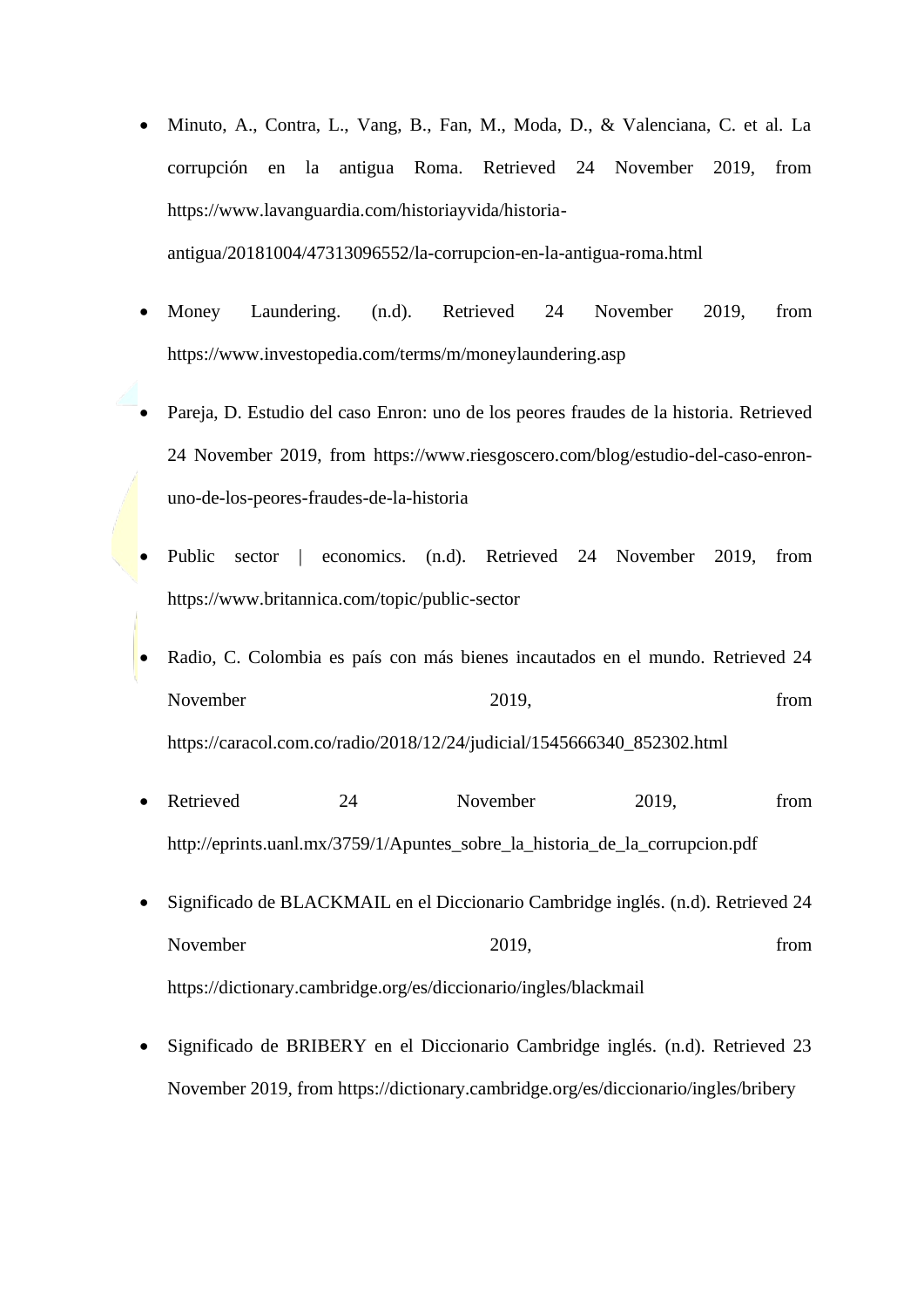- Significado de COERCION en el Diccionario Cambridge inglés. (n.d). Retrieved 24 November 2019, from<https://dictionary.cambridge.org/es/diccionario/ingles/coercion>
- Significado de NEPOTISM en el Diccionario Cambridge inglés. (n.d). Retrieved 24 November 2019, from<https://dictionary.cambridge.org/es/diccionario/ingles/nepotism>
- Significado de NEPOTISM en el Diccionario Cambridge inglés. (n.d). Retrieved 24 November 2019, fro[mhttps://dictionary.cambridge.org/es/diccionario/ingles/nepotism](https://dictionary.cambridge.org/es/diccionario/ingles/nepotism)
- State-Owned Enterprise (SOE). (n.d). Retrieved 24 November 2019, from <https://www.investopedia.com/terms/s/soe.asp>
- Tax Evasion. (n.d). Retrieved 23 November 2019, from <https://www.investopedia.com/terms/t/taxevasion.asp>
- TAX EXEMPTION | significado, definición en el Cambridge English Dictionary. (n.d). Retrieved 24 November 2019, from [https://dictionary.cambridge.org/es-](https://dictionary.cambridge.org/es-LA/dictionary/english/tax-exemption)[LA/dictionary/english/tax-exemption](https://dictionary.cambridge.org/es-LA/dictionary/english/tax-exemption)
- The ABC on GDP: All You Need to Know About Gross Domestic Product. (n.d). Retrieved 24 November 2019, from<https://www.investopedia.com/terms/g/gdp.asp>
- The Commission on Crime Prevention and Criminal Justice. Retrieved 24 November 2019, from [https://www.unodc.org/unodc/en/commissions/CCPCJ/Resolutions\\_Decisions/Resolu](https://www.unodc.org/unodc/en/commissions/CCPCJ/Resolutions_Decisions/Resolutions_1990-1999.html) [tions\\_1990-1999.html](https://www.unodc.org/unodc/en/commissions/CCPCJ/Resolutions_Decisions/Resolutions_1990-1999.html)
- The Commission on Crime Prevention and Criminal Justice. Retrieved 24 November 2019, from<https://www.unodc.org/unodc/en/commissions/CCPCJ/index.html>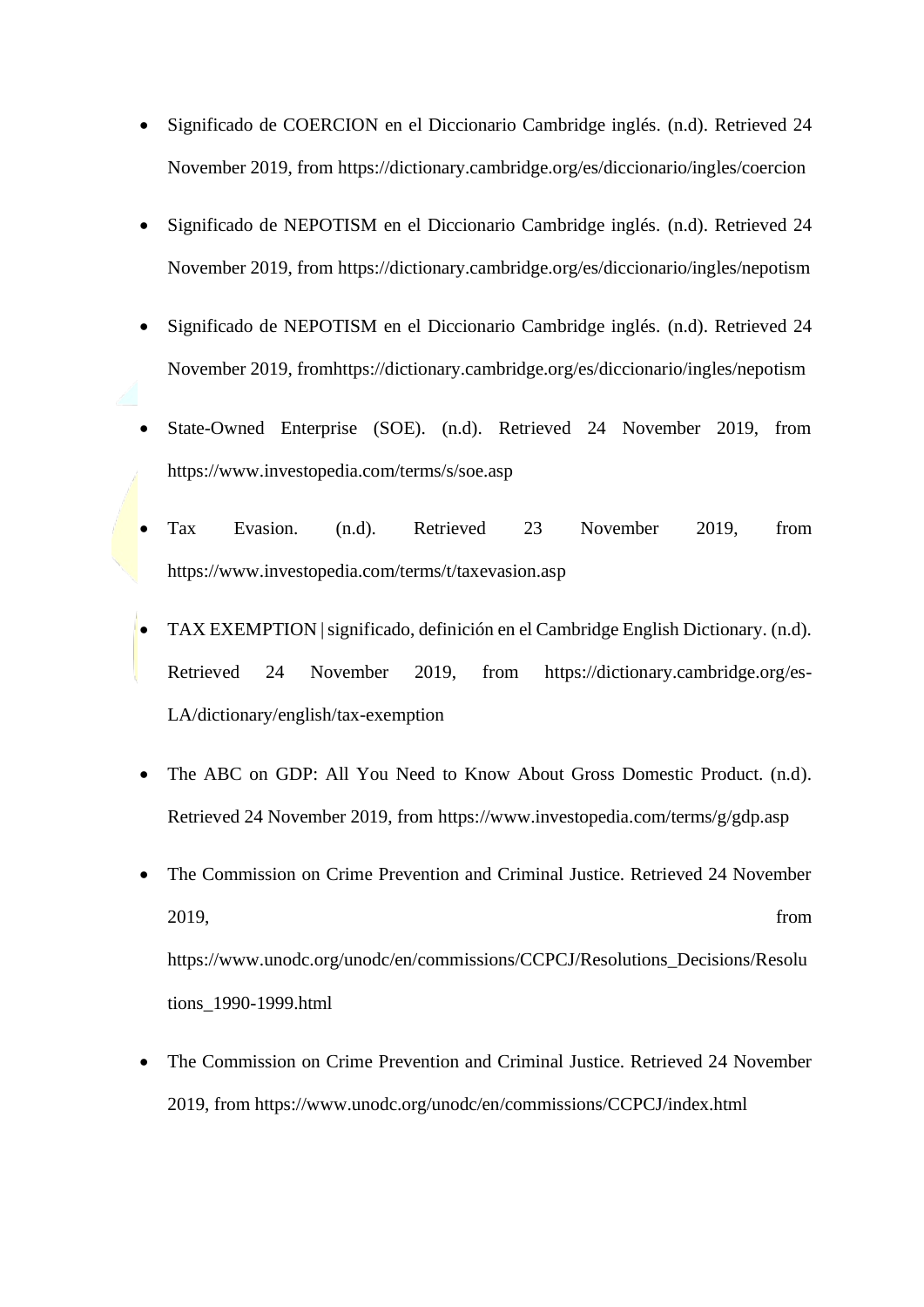- THE PRIVATE SECTOR | meaning in the Cambridge English Dictionary. (n.d). Retrieved 24 November 2019, from <https://dictionary.cambridge.org/dictionary/english/private-sector>
- Más allá de la mordida: los 10 tipos de corrupción. Retrieved 25 November 2019, from [https://www.animalpolitico.com/sin-competitividad-no-hay-paraiso/mas-alla-de-la](https://www.animalpolitico.com/sin-competitividad-no-hay-paraiso/mas-alla-de-la-mordida-los-10-tipos-de-corrupcion/)[mordida-los-10-tipos-de-corrupcion/](https://www.animalpolitico.com/sin-competitividad-no-hay-paraiso/mas-alla-de-la-mordida-los-10-tipos-de-corrupcion/)
- Significado de TAMPERING en el Diccionario Cambridge inglés. Retrieved 25 November 2019, from <https://dictionary.cambridge.org/es/diccionario/ingles/tampering>
- Wachovia pagará 160 millones de dólares por lavado de dinero. Retrieved 24 November 2019, from [https://www.elconfidencial.com/economia/2010-03-18/wachovia-pagara-](https://www.elconfidencial.com/economia/2010-03-18/wachovia-pagara-160-millones-de-dolares-por-lavado-de-dinero_339327/)[160-millones-de-dolares-por-lavado-de-dinero\\_339327/](https://www.elconfidencial.com/economia/2010-03-18/wachovia-pagara-160-millones-de-dolares-por-lavado-de-dinero_339327/)
- What does international cooperation mean?. (n.d). Retrieved 24 November 2019, from <https://www.definitions.net/definition/international+cooperation>
- Retrieved 24 November 2019, from [https://www.unodc.org/documents/brussels/UN\\_Convention\\_Against\\_Corruption.pdf](https://www.unodc.org/documents/brussels/UN_Convention_Against_Corruption.pdf)
- Transnational Organized Crime. (n.d). Retrieved 24 November 2019, from [https://www.unodc.org/westandcentralafrica/en/newrosenwebsite/TOC/transnational](https://www.unodc.org/westandcentralafrica/en/newrosenwebsite/TOC/transnational-organized-crime.html)[organized-crime.html](https://www.unodc.org/westandcentralafrica/en/newrosenwebsite/TOC/transnational-organized-crime.html)
- Retrieved 25 November 2019, from <http://eujournal.org/index.php/esj/article/viewFile/6402/6153>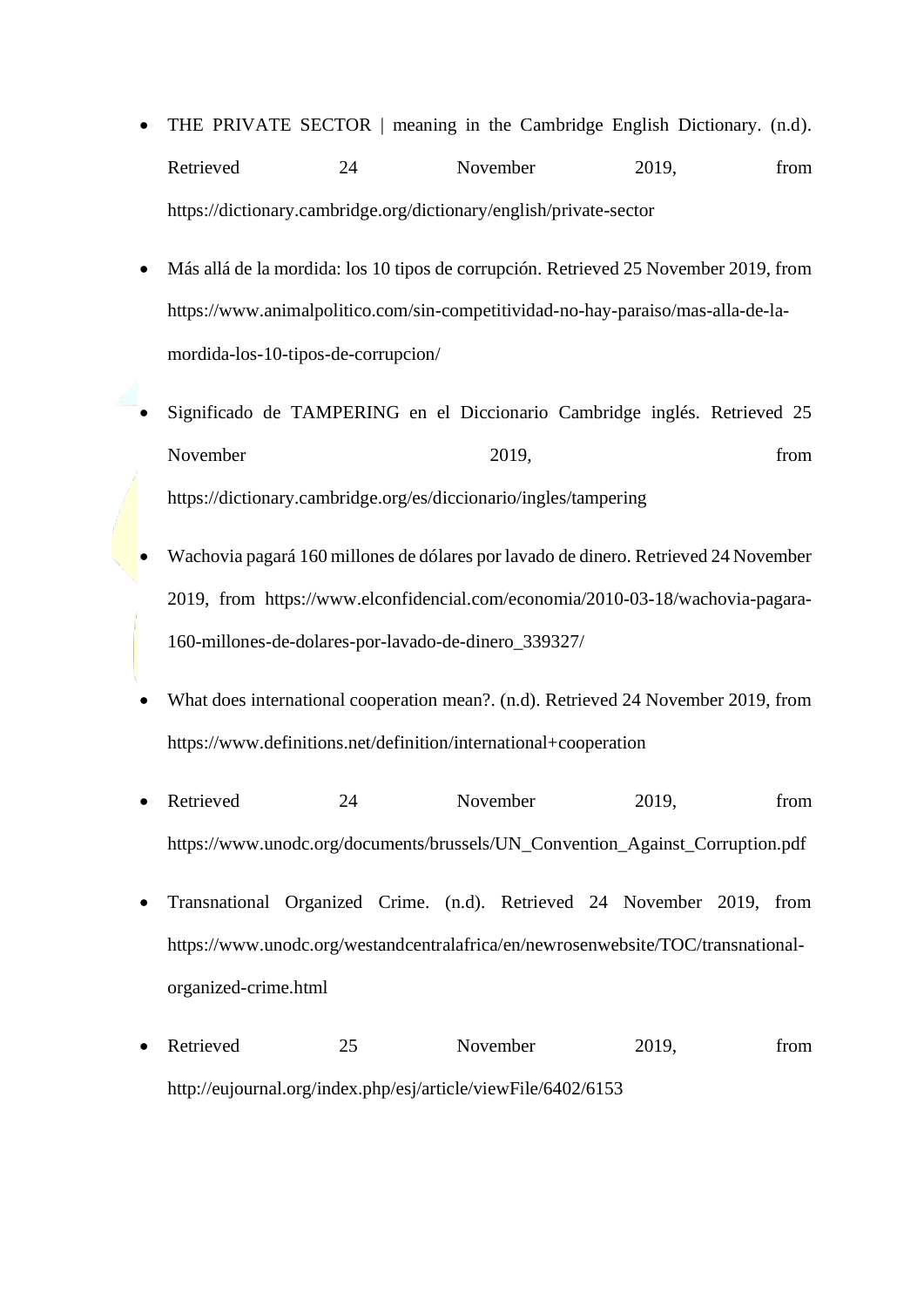- Retrieved 25 November 2019, from [https://www.unodc.org/e4j/en/organized](https://www.unodc.org/e4j/en/organized-crime/module-4/key-issues/bribery-ver-%20sus-extortion.html)[crime/module-4/key-issues/bribery-ver-](https://www.unodc.org/e4j/en/organized-crime/module-4/key-issues/bribery-ver-%20sus-extortion.html) sus-extortion.html.
- Corruption & Organized Crime. Presentation.
- UNODC and Corruption. Retrieved 25 November 2019, from <https://www.unodc.org/ropan/en/AntiCorruptionARAC/unodc-and-corruption.html>
- Death of 132 politicians in mexico CNN. Retrieved 25 November 2019, from [https://www.google.com/search?client=safari&rls=en&q=death+of+132+politicians+i](https://www.google.com/search?client=safari&rls=en&q=death+of+132+politicians+in+mexico&ie=UTF-8&oe=UTF-8) [n+mexico&ie=UTF-8&oe=UTF-8](https://www.google.com/search?client=safari&rls=en&q=death+of+132+politicians+in+mexico&ie=UTF-8&oe=UTF-8)
- Page, M. (2019). Nigeria's small businesses want government help, but corruption is draining it away. Retrieved 25 November 2019, from <https://qz.com/africa/1585957/nigerian-corruption-is-draining-its-small-businesses/>
- Universal Declaration of Human Rights. Retrieved 25 November 2019, from <https://www.un.org/en/universal-declaration-human-rights/>
- What is the Rule of Law?. Retrieved 25 November 2019, from <https://worldjusticeproject.org/about-us/overview/what-rule-law>
- What is sustainable development · Sustainable Development Commission. Retrieved 25 November 2019, from [http://www.sd-commission.org.uk/pages/what-is](http://www.sd-commission.org.uk/pages/what-is-sustainable-development.html)[sustainable-development.html](http://www.sd-commission.org.uk/pages/what-is-sustainable-development.html)
- What is sustainable development · Sustainable Development Commission. Retrieved 25 November 2019, from [http://www.sd-commission.org.uk/pages/what-is](http://www.sd-commission.org.uk/pages/what-is-sustainable-development.html)[sustainable-development.html](http://www.sd-commission.org.uk/pages/what-is-sustainable-development.html)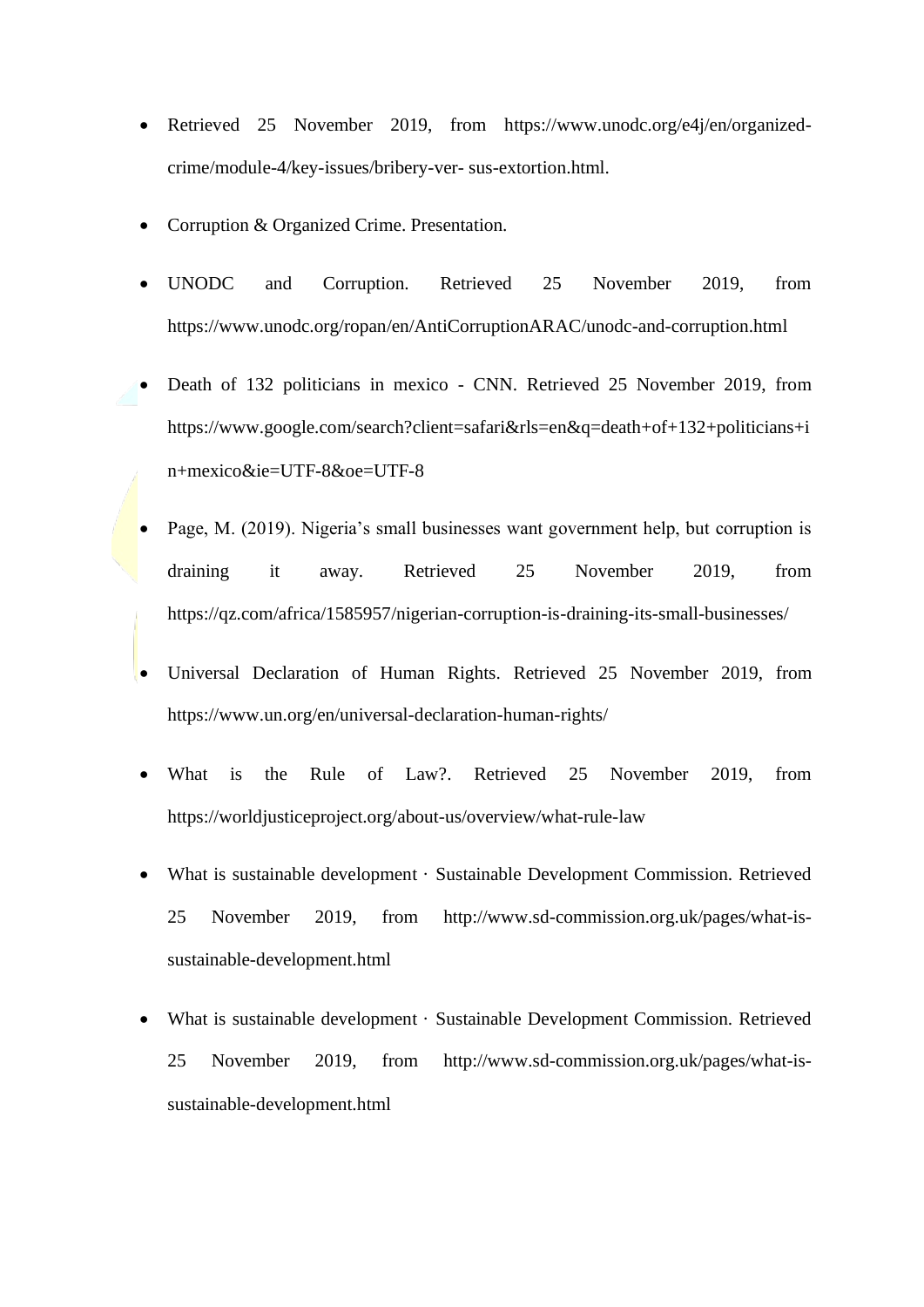- Evade, Corrupt, or Confront? Organized Crime and the State in Brazil and Mexico John Bailey, Matthew M. Taylor, 2009. Retrieved 25 November 2019, from <https://doi.org/10.1177/1866802X0900100201>
- Wood, G. How Gangs Took Over Prisons. Retrieved 25 November 2019, from [https://www.theatlantic.com/magazine/archive/2014/10/how-gangs-took-over](https://www.theatlantic.com/magazine/archive/2014/10/how-gangs-took-over-prisons/379330)[prisons/379330](https://www.theatlantic.com/magazine/archive/2014/10/how-gangs-took-over-prisons/379330)
- Judicial integrity. Retrieved 25 November 2019, from <https://www.unodc.org/unodc/en/corruption/judicial-integrity.html>
- Corruption, Drug Trafficking, and Violence in Mexico. (2012). Retrieved 25 November 2019, from [https://www.jstor.org/stable/24590861?seq=1#page\\_scan\\_tab\\_contents](https://www.jstor.org/stable/24590861?seq=1#page_scan_tab_contents)
- What is Human Trafficking?. Retrieved 25 November 2019, from <https://www.unodc.org/unodc/en/human-trafficking/what-is-human-trafficking.html>
- What is Human Trafficking?. Retrieved 25 November 2019, from <https://www.unodc.org/unodc/en/human-trafficking/what-is-human-trafficking.html>
- Loan Sharking Definition & Example | InvestingAnswers. Retrieved 25 November 2019, from<https://investinganswers.com/dictionary/l/loan-sharking>
- Loansharking. Retrieved 25 November 2019, from [https://www.unodc.org/e4j/en/organized-crime/module-4/key](https://www.unodc.org/e4j/en/organized-crime/module-4/key-issues/loansharking.html)[issues/loansharking.html](https://www.unodc.org/e4j/en/organized-crime/module-4/key-issues/loansharking.html)
- Prácticas Anticorrupción Ley Foreign Corrupt Practice Act (FCPA). Retrieved 26 November 2019, from  $2019$ , from  $2019$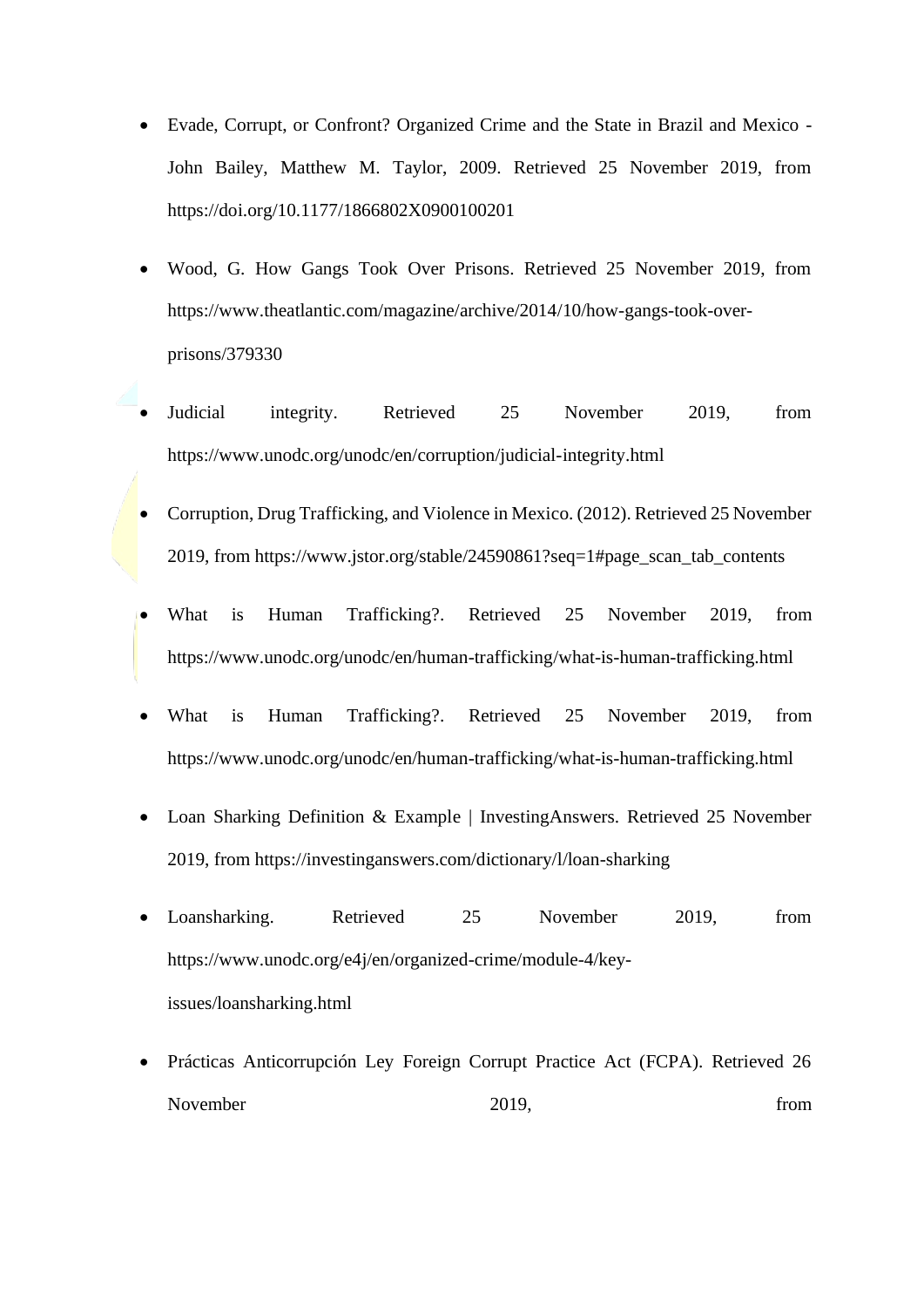[https://www.jonesday.com/files/upload/News/MexCity\\_DiverseFCPA\\_%20fines%20.](https://www.jonesday.com/files/upload/News/MexCity_DiverseFCPA_%20fines%20.PDF) [PDF](https://www.jonesday.com/files/upload/News/MexCity_DiverseFCPA_%20fines%20.PDF)

- ¿Que es la Ley Global Magnitsky?. (2017). Retrieved 26 November 2019, from [https://www.elnuevodiario.com.ni/internacionales/450372-que-es-ley-global](https://www.elnuevodiario.com.ni/internacionales/450372-que-es-ley-global-magnitsky/)[magnitsky/](https://www.elnuevodiario.com.ni/internacionales/450372-que-es-ley-global-magnitsky/)
- Putin Approves Anti-corruption Plan for Officials and World of 2018 La Razón. Retrieved 26 November 2019, from [http://www.la-razon.com/mundo/rusia-putin-plan](http://www.la-razon.com/mundo/rusia-putin-plan-anticorrupcion-Mundial_2018_0_2464553579.html)[anticorrupcion-Mundial\\_2018\\_0\\_2464553579.html](http://www.la-razon.com/mundo/rusia-putin-plan-anticorrupcion-Mundial_2018_0_2464553579.html)
- China proposes stricter anti-corruption laws. Retrieved 26 November 2019, from [http://spanish.xinhuanet.com/china/2015-03/09/c\\_134052013.htm](http://spanish.xinhuanet.com/china/2015-03/09/c_134052013.htm)
- The United Kingdom Anti-bribery Act (BRIBERY ACT, 2010). Retrieved 26 November 2019, from [https://libros-revistas-derecho.vlex.es/vid/antisoborno-reino](https://libros-revistas-derecho.vlex.es/vid/antisoborno-reino-unido-bribery-act-510943590)[unido-bribery-act-510943590](https://libros-revistas-derecho.vlex.es/vid/antisoborno-reino-unido-bribery-act-510943590)
- France: Macron proposes ambitious anti-corruption law | DW | 01.06.2017. Retrieved 26 November 2019, from [https://www.dw.com/es/francia-macron-propone-ambiciosa](https://www.dw.com/es/francia-macron-propone-ambiciosa-ley-anticorrupción/a-39088534)[ley-anticorrupci%C3%B3n/a-39088534](https://www.dw.com/es/francia-macron-propone-ambiciosa-ley-anticorrupción/a-39088534)
- SAPIN II. Compliance and the fight against corruption. Retrieved 26 November 2019, from [http://www.complia.es/blog/ley-sapin-ii-compliance-y-lucha-contra-la](http://www.complia.es/blog/ley-sapin-ii-compliance-y-lucha-contra-la-corrupcion.html)[corrupcion.html](http://www.complia.es/blog/ley-sapin-ii-compliance-y-lucha-contra-la-corrupcion.html)